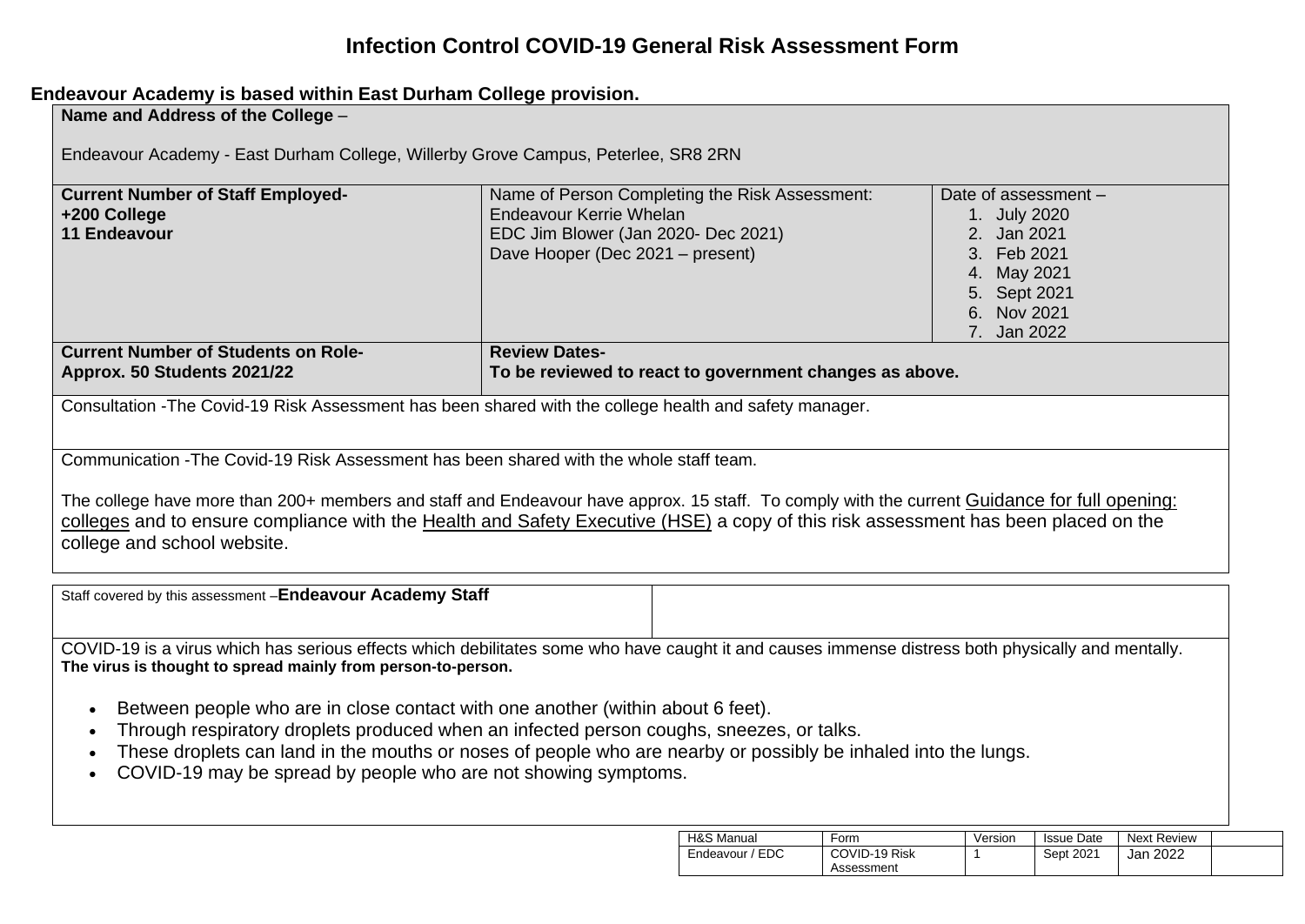| <b>RISK RATING</b> |                                             | Likelihood                           |                                      |                                      |  |  |
|--------------------|---------------------------------------------|--------------------------------------|--------------------------------------|--------------------------------------|--|--|
|                    |                                             | Probable                             | <b>Possible</b>                      | Remote                               |  |  |
|                    |                                             | Occurs repeatedly, to be expected or | Could occur sometime or effect a few | Unlikely to occur or not many people |  |  |
|                    |                                             | could affect large number of people  | people                               | to be affected                       |  |  |
|                    | <b>Major</b>                                | High                                 | High                                 | Medium                               |  |  |
| <b>Impact</b>      | Major injury, permanent disability, or ill- |                                      |                                      |                                      |  |  |
|                    | health                                      |                                      |                                      |                                      |  |  |
|                    | <b>Severe</b>                               | High                                 | Medium                               | Low                                  |  |  |
|                    | Injury requiring medical treatment          |                                      |                                      |                                      |  |  |
|                    | <b>Minor</b>                                | Medium                               | LOW                                  | Low                                  |  |  |
|                    | First aid treatment                         |                                      |                                      |                                      |  |  |

In relation to working in schools and colleges, whilst it is not possible to ensure a totally risk-free environment, the Office of National Statistics' analysis on [coronavirus \(COVID-19\) related deaths linked to occupations](https://www.ons.gov.uk/peoplepopulationandcommunity/healthandsocialcare/causesofdeath/bulletins/coronaviruscovid19relateddeathsbyoccupationenglandandwales/deathsregistereduptoandincluding20april2020) suggests that staff in educational settings tend not to be at any greater risk from the disease than many other occupations. There is no evidence that children transmit the disease any more than adults.

The college are following the guidance [Guidance for full opening: colleges,](https://www.gov.uk/government/publications/actions-for-schools-during-the-coronavirus-outbreak/guidance-for-full-opening-schools) with Endeavour also utilizing additional guidance for special schools, special post-16 institutions, and alternative provision (including hospital schools). This includes public health advice, endorsed by Public Health England (PHE).

Step 4 marked a new phase in the government's response to the pandemic, moving away from stringent restrictions on everyone's day-to-day lives, towards advising people on how to protect themselves and others, alongside targeted interventions to reduce risk.

As coronavirus (COVID-19) becomes a virus that we learn to live with, there is now an imperative to reduce the disruption to children and young people's education - particularly given that the direct clinical risks to children are extremely low, and every adult has been offered vaccines and boosters.

The priority is for schools to deliver face-to-face, high quality education to all pupils. The evidence is clear that being out of education causes significant harm to educational attainment, life chances, as well as mental and physical health.

The government have worked closely with the Department of Health and Social Care (DHSC) and Public Health England (PHE) to revise the guidance issued to schools and colleges.

Public Health England advise the following measures to minimize coronavirus (COVID-19) risks in college environments.

- masks are recommended and encouraged in classrooms and communal areas
- a requirement that people who are ill stay at home
- robust hand and respiratory hygiene

| <b>H&amp;S Manual</b> | ⊦orm                        | Version | <b>Issue Date</b> | Next Review |  |
|-----------------------|-----------------------------|---------|-------------------|-------------|--|
| EDC<br>Endeavour      | COVID-19 Risk<br>Assessment |         | Sept 2021         | Jan 2022    |  |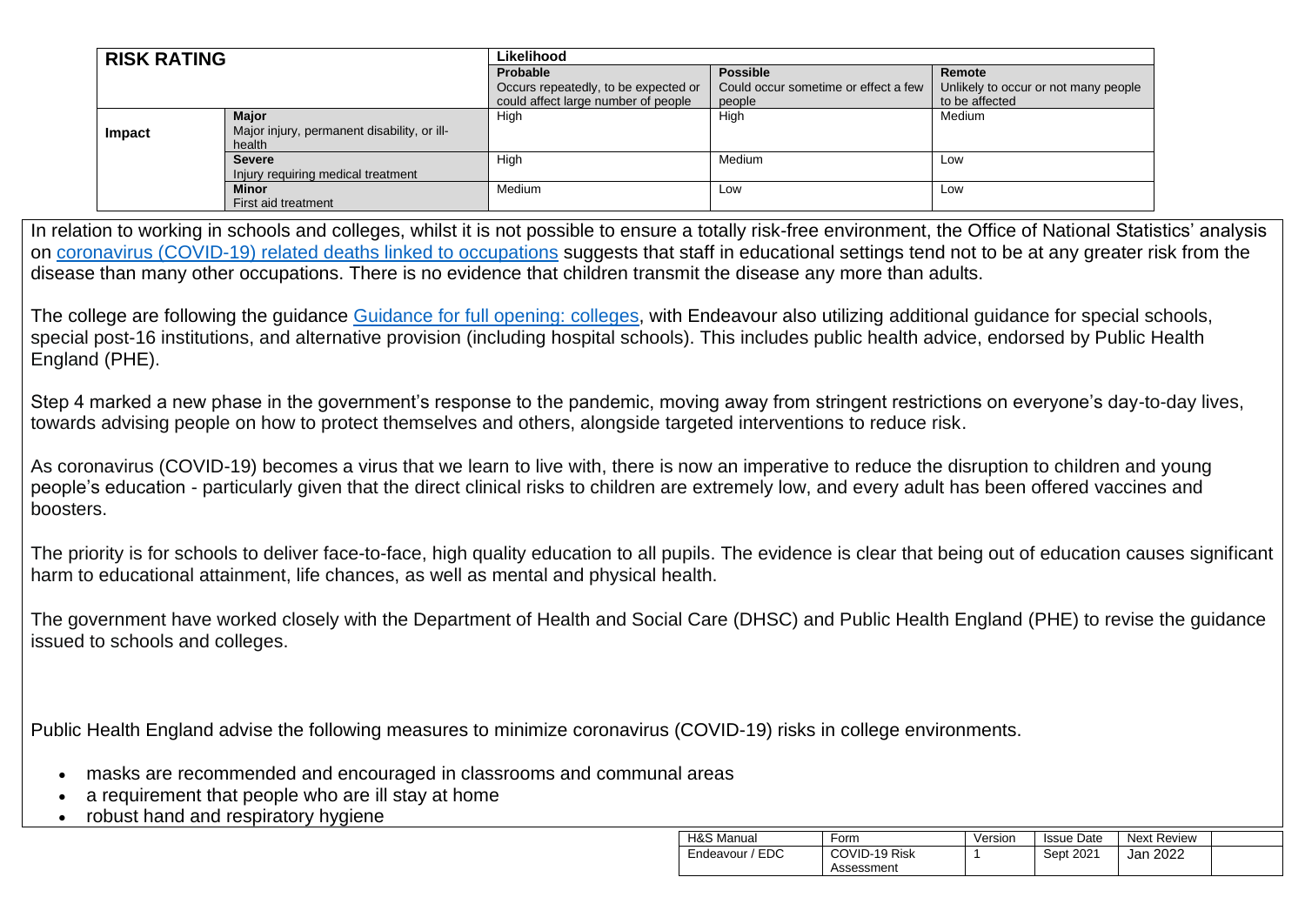- enhanced cleaning arrangements
- active engagement with NHS Test and Trace
- formal consideration of how to reduce contacts and maximize distancing between those in college wherever possible and minimize potential for contamination so far as is reasonably practicable

Public Health England are actively supporting colleges. If colleges have a query about coronavirus (COVID-19) they can contact PHE helpline, lines are open from 8am to 6pm, Monday to Friday, and 10am to 4pm at weekends-If you work in a college, please have your unique reference number (URN or UK PRN) available when calling the helpline- DfE coronavirus helpline -Telephone 0800 046 8687

In July 2021, Public Health England published revised guidance for cleaning non-healthcare settings to advise on general cleaning required in addition to the current advice on [COVID-19: cleaning of non-healthcare settings guidance.](https://www.gov.uk/government/publications/covid-19-decontamination-in-non-healthcare-settings)

All relevant guidance is located in Appendix 1, links are subject to updates as required.

For further advice and support contact the Children & Young People's/Adult & Health Services, Health and Safety Team [-hsteam@durham.gov.uk](mailto:hsteam@durham.gov.uk) and 03000 263430.

| Hazards / issue                                       | <b>Risk</b><br>rating<br>H/M/L<br>(before) | Controls already in place | <b>Further Action required</b> | <b>Risk Rating</b><br>H/M/L<br>(after) | By Whom &<br>When |  |  |  |
|-------------------------------------------------------|--------------------------------------------|---------------------------|--------------------------------|----------------------------------------|-------------------|--|--|--|
| 1. Staff and Students and the wider college community |                                            |                           |                                |                                        |                   |  |  |  |

| H&S Manual      | Form          | Version | <b>Issue Date</b> | <b>Next Review</b> |  |
|-----------------|---------------|---------|-------------------|--------------------|--|
| Endeavour / EDC | COVID-19 Risk |         | Sept 2021         | 2022<br>Jan        |  |
|                 | Assessment    |         |                   |                    |  |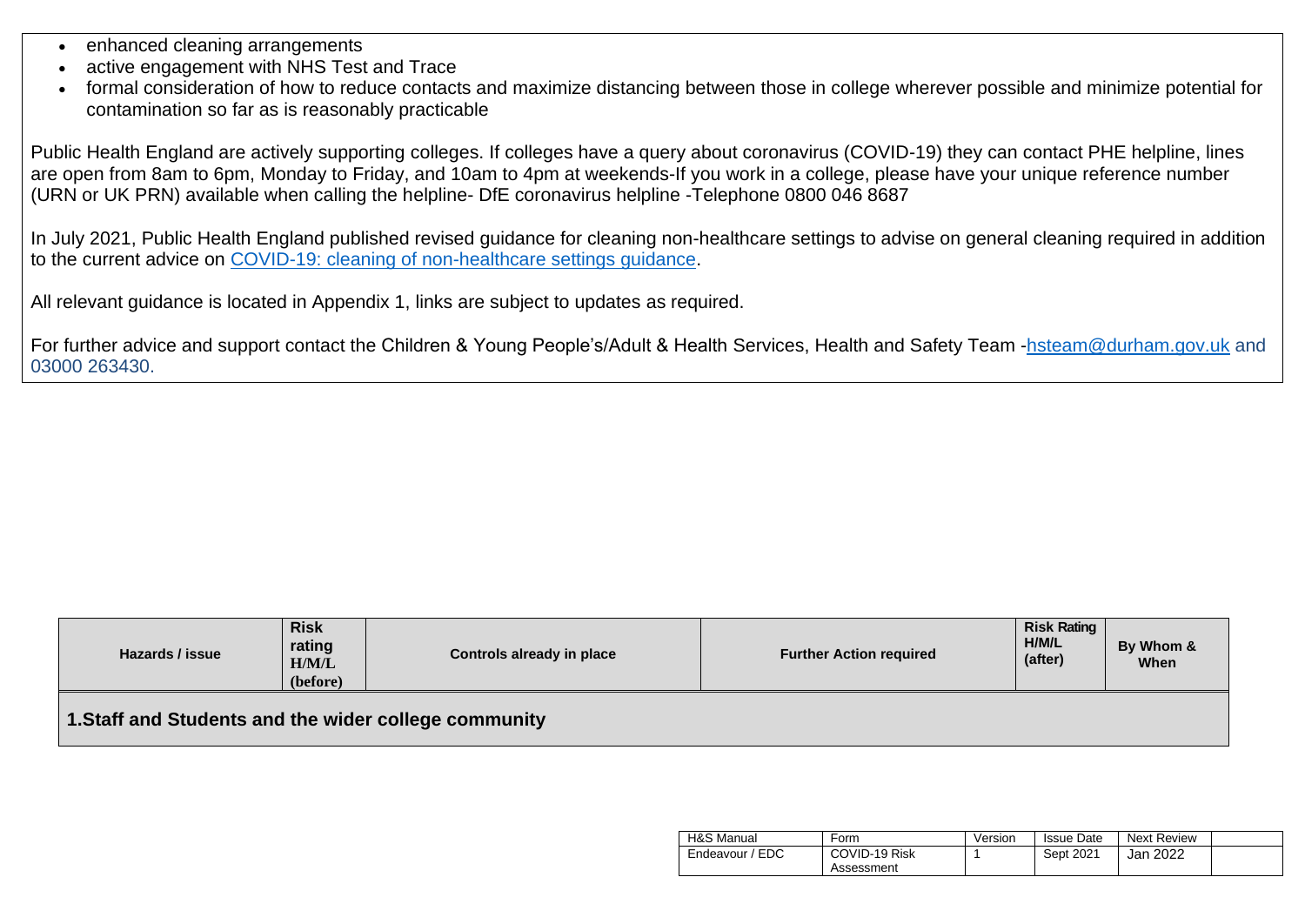| Hazards / issue                                                 | <b>Risk</b><br>rating<br>H/M/L<br>(before)                                                                                                                                                                                                                                                                                                                                                                                                                                                                                                                                                                                                                                                                                                                                                                                                                                                                                                                                                                                                         | Controls already in place                                                                                                                                                                                                                                                                                                                                                              |                                                 | <b>Further Action required</b>                                                                                                                                                                                                                                                                                                                      |                        | <b>Risk Rating</b><br>H/M/L<br>(after)          | By Whom &<br>When                                                 |
|-----------------------------------------------------------------|----------------------------------------------------------------------------------------------------------------------------------------------------------------------------------------------------------------------------------------------------------------------------------------------------------------------------------------------------------------------------------------------------------------------------------------------------------------------------------------------------------------------------------------------------------------------------------------------------------------------------------------------------------------------------------------------------------------------------------------------------------------------------------------------------------------------------------------------------------------------------------------------------------------------------------------------------------------------------------------------------------------------------------------------------|----------------------------------------------------------------------------------------------------------------------------------------------------------------------------------------------------------------------------------------------------------------------------------------------------------------------------------------------------------------------------------------|-------------------------------------------------|-----------------------------------------------------------------------------------------------------------------------------------------------------------------------------------------------------------------------------------------------------------------------------------------------------------------------------------------------------|------------------------|-------------------------------------------------|-------------------------------------------------------------------|
| <b>COVID-19 transmission</b><br>within the college<br>community | Μ                                                                                                                                                                                                                                                                                                                                                                                                                                                                                                                                                                                                                                                                                                                                                                                                                                                                                                                                                                                                                                                  | Registers are taken each day of students<br>present.<br>Students are met each day at the identified<br>entrance for their class by a staff member.<br>Staff maintain social distancing.<br>Visitors to school will be by prior<br>appointment wherever possible and will<br>register details with reception.<br>Sickness absence procedures in place for<br><b>Staff and Students.</b> | sickness absence.<br>reasons for their absence. | Parents/Carers and Staff to be advised<br>to follow the usual college procedures for<br>Where students/staff are absent and<br>the college do not receive a phone call<br>from parents/ carers or staff members, the<br>provision will contact them to ascertain the<br>Parents/Carers and Staff advised to<br>report any symptoms of COVID 19 that |                        | L                                               | LM / SLT On<br>Going<br>LM / SLT<br>Parents/<br><b>Carers and</b> |
|                                                                 | Students are kept in consistent<br>bubbles/groups where possible.<br>- Public Health England (PHE) is clear that<br>routinely taking the temperature of students is<br>not recommended as this is an unreliable<br>method for identifying coronavirus (COVID19).<br>- Face coverings to be encouraged to be worn<br>in overcrowded communal areas.<br>-Rapid Testing (LFT) available twice weekly to<br>staff and once per week to consenting<br>students to quickly identify anyone who may<br>be infectious but not displaying symptoms.<br>-Face coverings in class are recommended<br>however optional. In crowded areas or where<br>social distancing cannot be maintained, face<br>coverings should be worn.<br>-For students who have not been in school for<br>face-to-face teaching i.e., holiday periods, 2<br>onsite tests will be offered to promote<br>familiarity with the test processes before<br>introducing home testing kits.<br>- Home testing kits to be provided to all staff<br>and students to allow for twice weekly home |                                                                                                                                                                                                                                                                                                                                                                                        | coronavirus infection.                          | they or their household may have.<br>Learning Mentors (LM) to remind<br>parents/carers and staff via newsletters<br>etc. that where Students or a member of<br>their household displays symptoms of the<br>coronavirus, they are to follow the<br>Guidance for households with possible                                                             |                        |                                                 | Staff-On<br>going.<br>LM / SLT On<br>Going.                       |
|                                                                 |                                                                                                                                                                                                                                                                                                                                                                                                                                                                                                                                                                                                                                                                                                                                                                                                                                                                                                                                                                                                                                                    |                                                                                                                                                                                                                                                                                                                                                                                        | positive.                                       | Parents/Carers and Staff members are<br>reminded that testing for COVID-19 is<br>available to everyone whatever their<br>age. Testing is available through the NHS.<br>Students, a family member, or Staff will<br>be advised to follow the guidance at the<br>time regarding quarantine should they test                                           |                        |                                                 | LM / SLT On-<br>going.<br>LM / SLT<br>Immediate                   |
|                                                                 |                                                                                                                                                                                                                                                                                                                                                                                                                                                                                                                                                                                                                                                                                                                                                                                                                                                                                                                                                                                                                                                    | -Parents to be informed of home testing<br>procedures.                                                                                                                                                                                                                                                                                                                                 |                                                 |                                                                                                                                                                                                                                                                                                                                                     |                        | HoS                                             |                                                                   |
| <b>Transition/Induction days</b>                                | testing.<br>New students to be issued with LFT and<br>parents encouraged to ensure all students<br>All students to be made aware of health and<br>carry out testing twice weekly.<br>Μ<br>safety requirements relating to Covid<br>H&S Manual<br>Form                                                                                                                                                                                                                                                                                                                                                                                                                                                                                                                                                                                                                                                                                                                                                                                              |                                                                                                                                                                                                                                                                                                                                                                                        |                                                 | Version                                                                                                                                                                                                                                                                                                                                             | L<br><b>Issue Date</b> | <b>GS</b><br>On admission<br><b>Next Review</b> |                                                                   |
|                                                                 |                                                                                                                                                                                                                                                                                                                                                                                                                                                                                                                                                                                                                                                                                                                                                                                                                                                                                                                                                                                                                                                    |                                                                                                                                                                                                                                                                                                                                                                                        | Endeavour / EDC                                 | COVID-19 Risk<br>Assessment                                                                                                                                                                                                                                                                                                                         |                        | Sept 2021                                       | Jan 2022                                                          |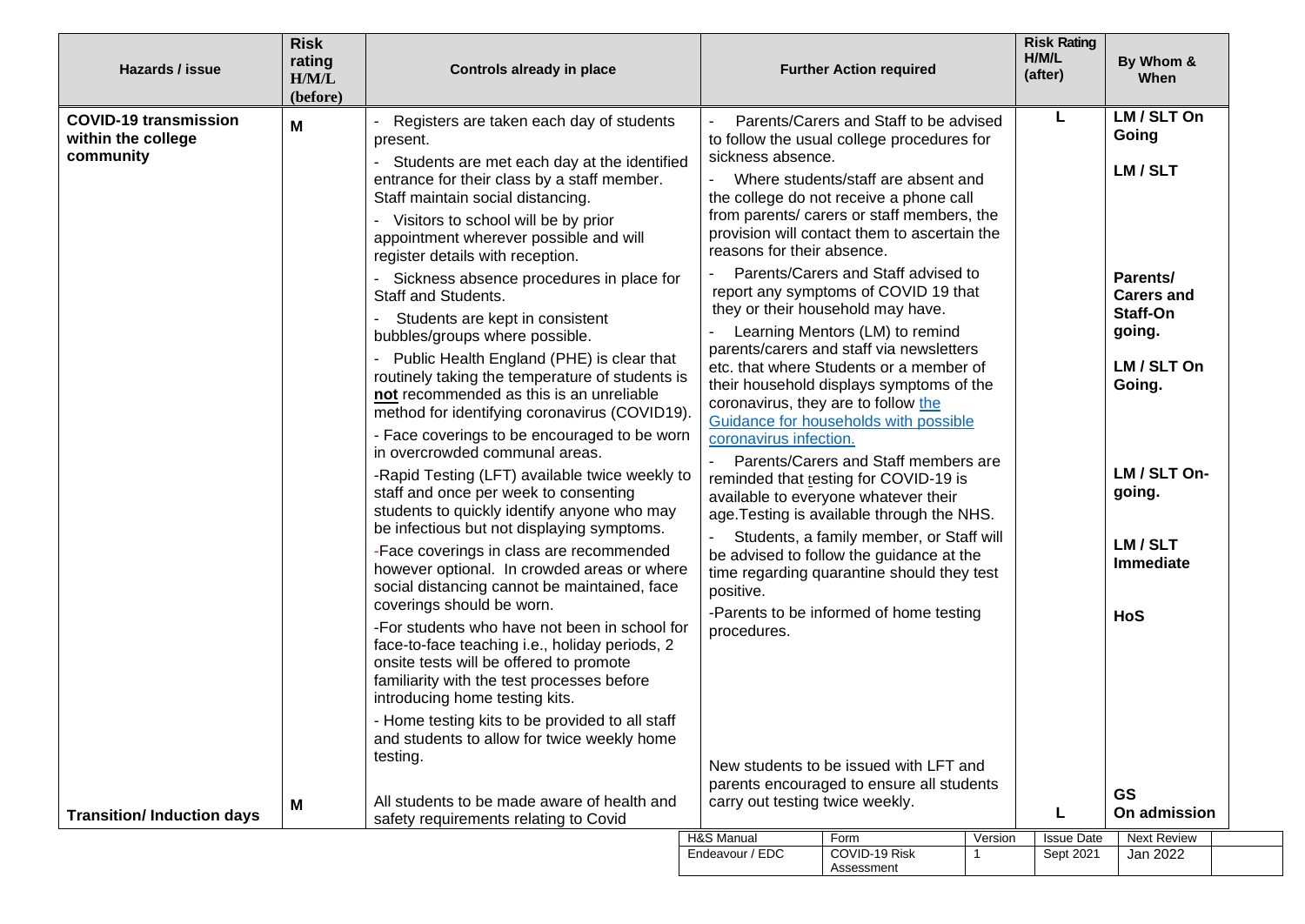| Hazards / issue | <b>Risk</b><br>rating<br>H/M/L<br>(before) | <b>Controls already in place</b>                                                                                                                                                                                                                                                                                                                                                          | <b>Further Action required</b>                                                                                                                              | <b>Risk Rating</b><br>H/M/L<br>(after) | By Whom &<br>When                |
|-----------------|--------------------------------------------|-------------------------------------------------------------------------------------------------------------------------------------------------------------------------------------------------------------------------------------------------------------------------------------------------------------------------------------------------------------------------------------------|-------------------------------------------------------------------------------------------------------------------------------------------------------------|----------------------------------------|----------------------------------|
|                 |                                            | (Handwashing / sanitising own work areas /<br>using own resources / social distancing etc)<br>Referring schools informed of transition<br>arrangements in advance of placement<br>commencing. (Most students are not<br>attending mainstream settings).<br>Normal in class social distancing rules will<br>apply. Students will have a choice to wear a<br>mask in class if they wish to. | Weekly updates sent to schools on<br>attendance. Referring schools to inform<br>Endeavour (Named person) of any Covid<br>outbreaks in their own provisions. |                                        | <b>Transition</b><br>staff<br>LW |
|                 |                                            | 2. Maintaining hand and respiratory hygiene on the college site                                                                                                                                                                                                                                                                                                                           |                                                                                                                                                             |                                        |                                  |

| H&S Manual           | Form          | Version | <b>Issue Date</b> | <b>Next Review</b> |  |
|----------------------|---------------|---------|-------------------|--------------------|--|
| ' EDC<br>Endeavour ' | COVID-19 Risk |         | Sept 2021         | Jan 2022           |  |
|                      | Assessment    |         |                   |                    |  |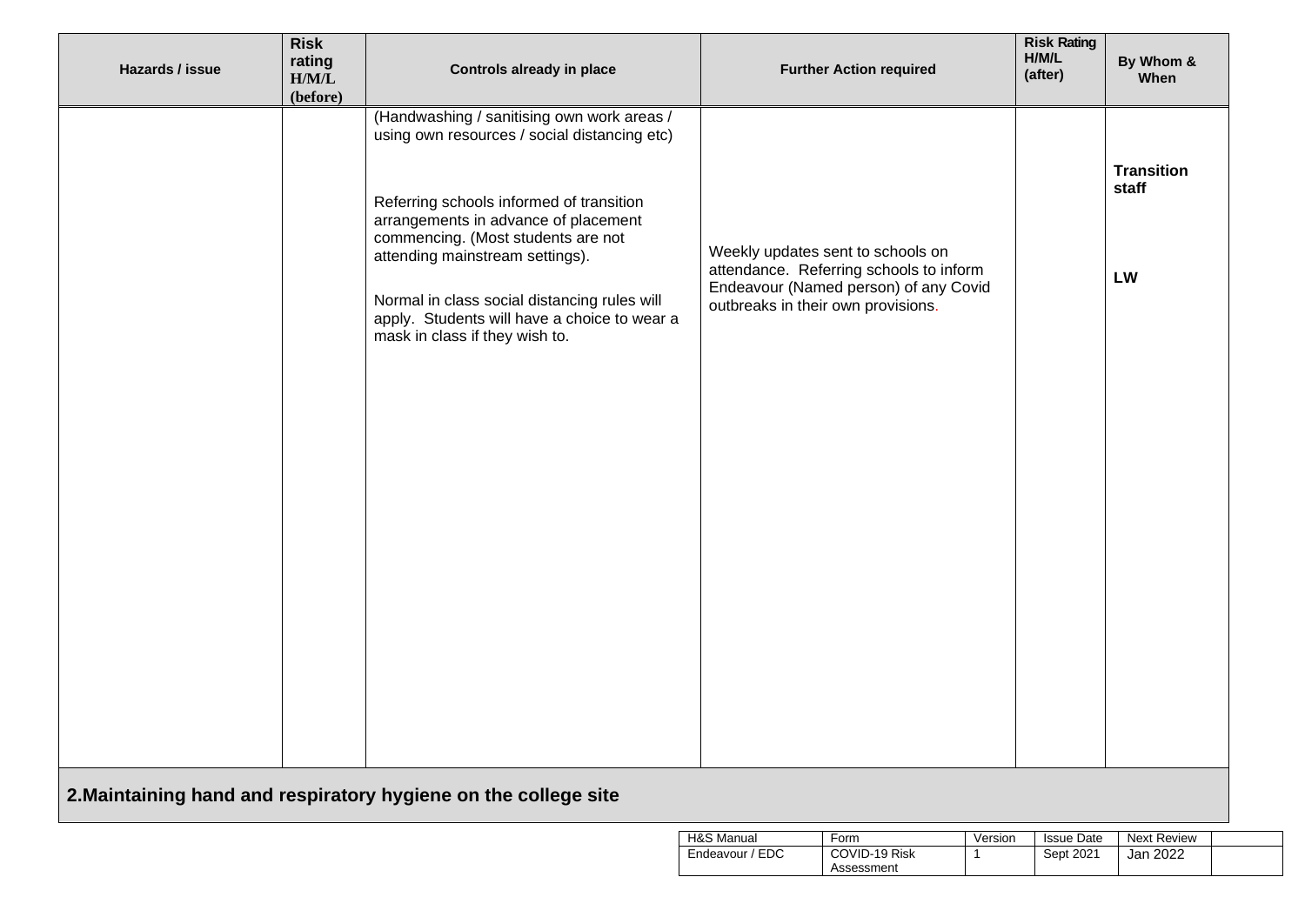| Hazards / issue                                                                | <b>Risk</b><br>rating<br>H/M/L<br>(before) | <b>Controls already in place</b>                                                                                                                                                                                                                                                                                                                                                                                                                                                                                                                                                                                                                                                                                                                                                                                                                                                                                                                                                                                                                                                                                                                                                     |                       | <b>Further Action required</b>                                                                                                                                                                                                                                    |         | <b>Risk Rating</b><br>H/M/L<br>(after) | By Whom &<br>When  |
|--------------------------------------------------------------------------------|--------------------------------------------|--------------------------------------------------------------------------------------------------------------------------------------------------------------------------------------------------------------------------------------------------------------------------------------------------------------------------------------------------------------------------------------------------------------------------------------------------------------------------------------------------------------------------------------------------------------------------------------------------------------------------------------------------------------------------------------------------------------------------------------------------------------------------------------------------------------------------------------------------------------------------------------------------------------------------------------------------------------------------------------------------------------------------------------------------------------------------------------------------------------------------------------------------------------------------------------|-----------------------|-------------------------------------------------------------------------------------------------------------------------------------------------------------------------------------------------------------------------------------------------------------------|---------|----------------------------------------|--------------------|
| <b>Hand and respiratory</b><br>hygiene across the college                      | н                                          | Staff wash their hands/apply hand sanitizer<br>with students at the start and end of the<br>college day.<br>Students are supervised to wash their<br>hands or apply hand sanitiser where hand<br>washing facilities are not available due to the<br>number of students at the start of the college<br>day<br>Students are encouraged to wash their<br>hands regularly by staff members.<br>Where hand washing facilities are limited<br>due to the number of Students, hand sanitizer<br>stations have been located in identified areas.<br>around the site<br>Tissues made available in each classroom.<br>Students and Staff follow the 'Catch it, Bin<br>it, Kill it', guidance and avoid touching their<br>faces, noses etc. practice followed whilst at<br>college.<br>- Catch it, bin it, kill it posters located in<br>student toilet areas and around the site.<br>Students taught to cough and sneeze into<br>their elbow and away from the direction of<br>other students and staff.<br>Hand sanitiser station located at the main<br>entrance for visitor use.<br>All Visitors sanitise their hands on entering<br>the building.<br>Stringent cleaning schedules in place |                       | - Where handwashing facilities not readily<br>available consider setting up hand sanitizer<br>and tissue stations in each classroom.<br>Where toilet facilities are close/in the<br>classroom consideration be given to<br>flushing used tissues down the toilet. |         | L                                      | Staff-On<br>going  |
| 3. Symptoms of COVID-19 in the college community                               |                                            |                                                                                                                                                                                                                                                                                                                                                                                                                                                                                                                                                                                                                                                                                                                                                                                                                                                                                                                                                                                                                                                                                                                                                                                      |                       |                                                                                                                                                                                                                                                                   |         |                                        |                    |
| <b>Members of the</b><br>Academy/college<br>presenting symptoms of<br>COVID-19 | н                                          | Staff are aware of the symptoms of COVID-<br>19-The main symptoms of coronavirus are:<br>a high temperature - this means you feel<br>hot to touch on your chest or back (you do not                                                                                                                                                                                                                                                                                                                                                                                                                                                                                                                                                                                                                                                                                                                                                                                                                                                                                                                                                                                                  | symptoms of COVID-19. | LMs / SLT to continuously remind<br>Parents/Carers via comms of the<br>LMs / SLT to continuously remind                                                                                                                                                           |         |                                        | <b>SLT</b>         |
|                                                                                |                                            |                                                                                                                                                                                                                                                                                                                                                                                                                                                                                                                                                                                                                                                                                                                                                                                                                                                                                                                                                                                                                                                                                                                                                                                      | H&S Manual            | Form                                                                                                                                                                                                                                                              | Version | <b>Issue Date</b>                      | <b>Next Review</b> |
|                                                                                |                                            |                                                                                                                                                                                                                                                                                                                                                                                                                                                                                                                                                                                                                                                                                                                                                                                                                                                                                                                                                                                                                                                                                                                                                                                      | Endeavour / EDC       | COVID-19 Risk<br>Assessment                                                                                                                                                                                                                                       |         | Sept 2021                              | Jan 2022           |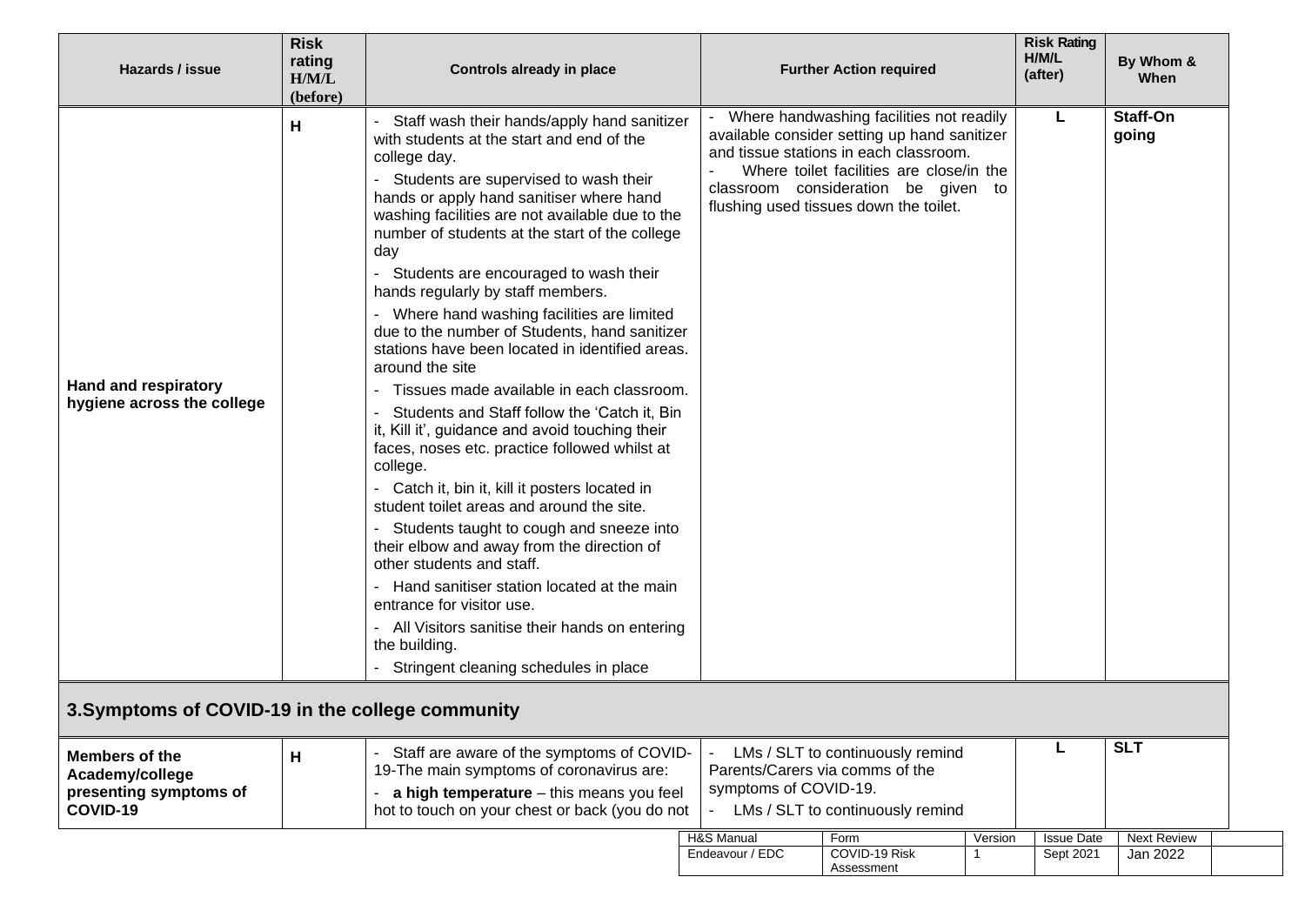| Hazards / issue | <b>Risk</b><br>rating<br>H/M/L<br>(before) | Controls already in place                                                                                                                                                                                                                                                                                                                                                                                                                                                                                                                                                                                                                                                                                                                                                                                                                                                                                                                                                                                                                                                                                                                                                                                                                                                                                                                                                                                                                                                                                                            | <b>Further Action required</b>                                                                                                                                                                                                                                                                                                                                                                                                                                                                                                                                                                                                                                                                                                                                                                                                                                                                                                                                                                                                 | <b>Risk Rating</b><br>H/M/L<br>(after) | By Whom &<br>When                                                       |
|-----------------|--------------------------------------------|--------------------------------------------------------------------------------------------------------------------------------------------------------------------------------------------------------------------------------------------------------------------------------------------------------------------------------------------------------------------------------------------------------------------------------------------------------------------------------------------------------------------------------------------------------------------------------------------------------------------------------------------------------------------------------------------------------------------------------------------------------------------------------------------------------------------------------------------------------------------------------------------------------------------------------------------------------------------------------------------------------------------------------------------------------------------------------------------------------------------------------------------------------------------------------------------------------------------------------------------------------------------------------------------------------------------------------------------------------------------------------------------------------------------------------------------------------------------------------------------------------------------------------------|--------------------------------------------------------------------------------------------------------------------------------------------------------------------------------------------------------------------------------------------------------------------------------------------------------------------------------------------------------------------------------------------------------------------------------------------------------------------------------------------------------------------------------------------------------------------------------------------------------------------------------------------------------------------------------------------------------------------------------------------------------------------------------------------------------------------------------------------------------------------------------------------------------------------------------------------------------------------------------------------------------------------------------|----------------------------------------|-------------------------------------------------------------------------|
|                 |                                            | need to measure your temperature)<br>- a new, continuous cough - this means<br>coughing a lot for more than an hour, or 3 or<br>more coughing episodes in 24 hours (if you<br>usually have a cough, it may be worse than<br>usual)<br>- a loss or change to your sense of smell<br>or taste - this means you've noticed you<br>cannot smell or taste anything, or things smell<br>or taste different to normal.<br>If anyone in the college becomes unwell<br>with a new, continuous cough or a high<br>temperature, or has a loss of, or change in,<br>their normal sense of taste or smell<br>(anosmia), they are sent home and advised to<br>follow 'stay at home: guidance for<br>households with possible or confirmed<br>coronavirus (COVID-19) infection', which<br>sets out that they must self-isolate for at<br>least 10 days and should arrange to have a<br>test to see if they have coronavirus (COVID-<br>19). (sent to all parents)<br>- The college understands the NHS Test and<br>Trace process and are aware of how to<br>contact their local Public Health England<br>health protection team-<br>- The college have advised staff and<br>Parents/ Carers that they will need to be<br>ready and willing to;<br>Book a test if they are displaying<br>symptoms.<br>- Staff and students DO NOT come into the<br>college if they have symptoms of COVID-19<br>and <b>WILL BE</b> sent home to self-isolate / test if<br>they develop them in college.<br>The college are aware that all students can be<br>tested. | Parents/Carers that anyone who displays<br>symptoms of coronavirus (COVID-19) can<br>and should get a test. Tests can be<br>booked online through the NHS testing<br>and tracing for coronavirus website, or<br>ordered by telephone via NHS 119 for<br>those without access to the internet.<br>Essential workers, which includes anyone<br>involved in education or childcare, have<br>priority access to testing.<br>LMs / SLT to remind Parents/Carers<br>and Staff via college comms that where a<br>student displays symptoms of the<br>coronavirus, they are to follow the<br>Guidance for households with possible<br>coronavirus infection.<br>Parents/Carers collecting unwell<br>students are reminded of the guidance to<br>follow.<br>Parents/Carers to be reminded that if<br>their child tests positive they will be asked<br>to provide details of anyone they have<br>been in close contact with by NHS Test<br>and Trace.<br>Remote education to be made available<br>to students not attending the college. |                                        | Staff-On-<br>Going<br><b>LMs Ongoing</b><br><b>Teachers</b><br>On going |

| H&S Manual      | Form          | Version | <b>Issue Date</b> | Next Review |  |
|-----------------|---------------|---------|-------------------|-------------|--|
| Endeavour / EDC | COVID-19 Risk |         | Sept 2021         | Jan 2022    |  |
|                 | Assessment    |         |                   |             |  |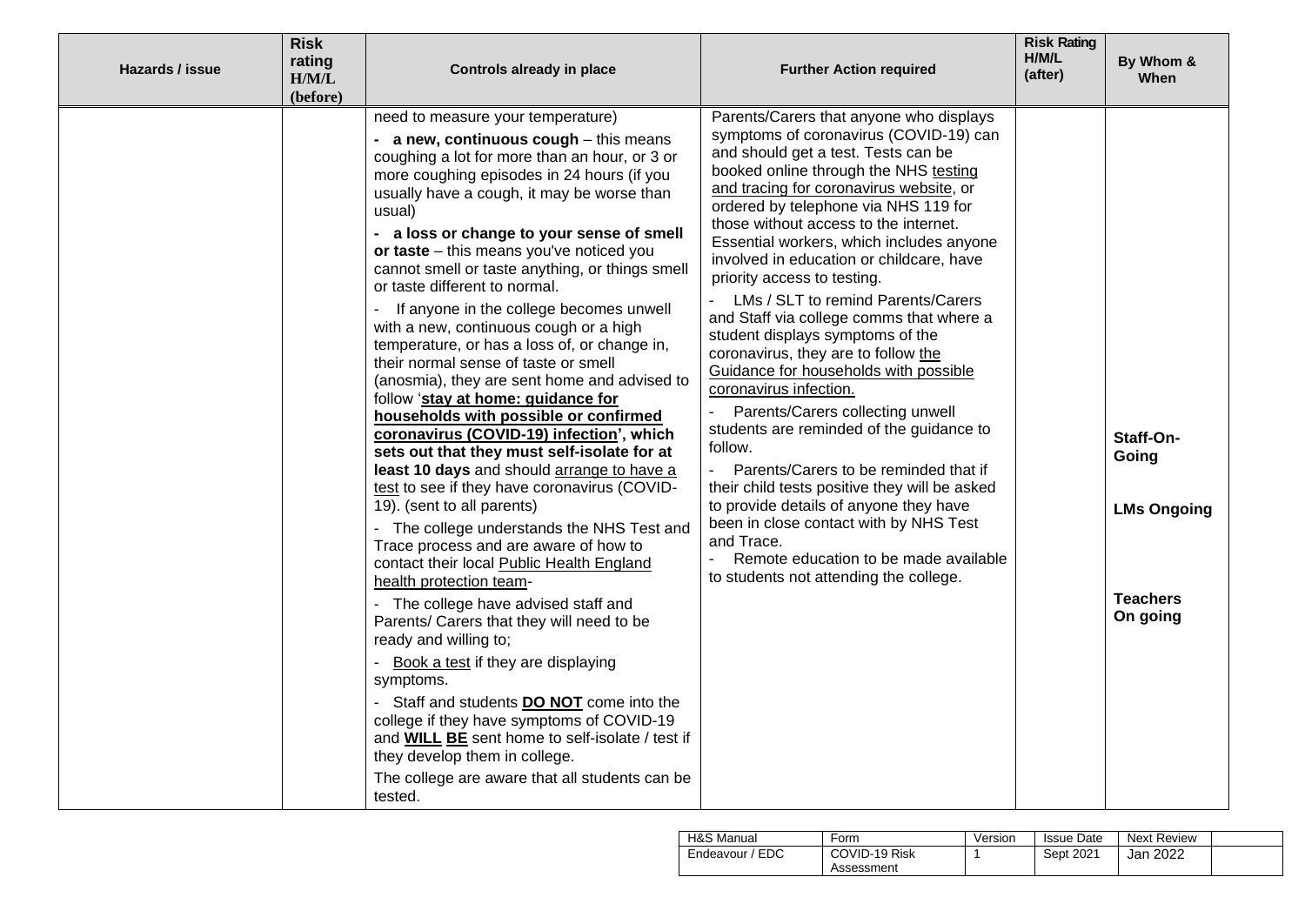| Hazards / issue                                                  | <b>Risk</b><br>rating<br>H/M/L<br>(before) | Controls already in place                                                                                                                                                                                                                                                                                                                                                                                                                                                                                                                                                                                                                                                                                                                                                                                                                                                                                                                      | <b>Further Action required</b>                                                                                                                                                                                                                                                                                                                                                                                                                                                                                                                                                                                                                                                                                                                                                                                                                                                                                                                                                            | <b>Risk Rating</b><br>H/M/L<br>(after) | By Whom &<br>When                                |
|------------------------------------------------------------------|--------------------------------------------|------------------------------------------------------------------------------------------------------------------------------------------------------------------------------------------------------------------------------------------------------------------------------------------------------------------------------------------------------------------------------------------------------------------------------------------------------------------------------------------------------------------------------------------------------------------------------------------------------------------------------------------------------------------------------------------------------------------------------------------------------------------------------------------------------------------------------------------------------------------------------------------------------------------------------------------------|-------------------------------------------------------------------------------------------------------------------------------------------------------------------------------------------------------------------------------------------------------------------------------------------------------------------------------------------------------------------------------------------------------------------------------------------------------------------------------------------------------------------------------------------------------------------------------------------------------------------------------------------------------------------------------------------------------------------------------------------------------------------------------------------------------------------------------------------------------------------------------------------------------------------------------------------------------------------------------------------|----------------------------------------|--------------------------------------------------|
| <b>Isolating Staff/Students</b><br>during the college day        | н                                          | - If a student/member of staff are awaiting<br>collection, they should be moved, if possible,<br>to a room where they can be isolated behind a<br>closed door, depending on the age and needs<br>of the student, with appropriate adult<br>supervision if required. Windows are opened<br>for ventilation.<br>- Where it is not possible to isolate<br>Staff/Students, they are to be moved to an<br>area which is at least 2 meters away from<br>students and staff.<br>- Where Staff /student need to use toilet<br>facilities a separate toilet is to be accessed if<br>possible.<br>Following access to the toilet area, the area<br>is cleaned and disinfected using standard<br>cleaning products before being used by<br>anyone else.<br>Staff who have helped a Student/Staff<br>member presenting COVID-19 symptoms and<br>any students who have been in close contact<br>with them <b>DO NOT</b> need to go home to self-<br>isolate | Staff members to be assessed as to<br>whether they are fit enough to drive them<br>selves' home. If they are not fit to drive<br>their next of kin are to be contacted.<br>If Staff who provided support to the<br>student/staff member develop symptoms<br>themselves (in which case, they should<br>arrange a test) or if the symptomatic<br>student /Staff member subsequently tests<br>positive they should request a test.<br>Staff are aware that they may be<br>contacted by NHS Test and Trace.<br>Following any contact with someone<br>who is unwell Staff/Students must wash<br>their hands thoroughly for 20 seconds with<br>soap and running water or use hand<br>sanitizer.<br>The area around the person with<br>symptoms must be cleaned with normal<br>household cleaner / bleach after they have<br>left to reduce the risk of passing the<br>infection on to other people the guidance<br>COVID-19: cleaning of non-healthcare<br>settings guidance is to be followed. | M                                      | LMs / SLT<br>LMs / SLT<br>LMs / SLT<br>LMs / SLT |
| <b>Student/Staff member</b><br>testing negative for COVID-<br>19 | н                                          | -The NHS Test and Trace or the Public Health<br>Protection Team can be contacted should<br>parents/staff wish to seek reassurance or<br>clarification on matters relating to isolation.<br>Staff / students / parents should refer to when<br>to self-isolate and what to do.<br>If a Student or member of Staff tests<br>negative, if they feel well and no longer have<br>symptoms similar to coronavirus (COVID-19),<br>they can stop self-isolating. They could still<br>have another virus, such as a cold or flu $-$ in                                                                                                                                                                                                                                                                                                                                                                                                                  | The college will ask Parents/Carers and<br>Staff to inform them immediately of the<br>results of a COVID-19 test:<br>Test and Trace Support Payments - Staff<br>on a low income, at risk of losing income or<br>unable to work from home when told to<br>self-isolate may be entitled to support in<br>the form of a one-off test and trace<br>payment. The Head of School will inform<br>staff of the new Self Isolation Hub Service<br>(tel: 020 37436715)<br>LISC Monual                                                                                                                                                                                                                                                                                                                                                                                                                                                                                                               | L                                      | LMs / SLT<br>HoS                                 |

| H&S Manual      | Form          | Version | <b>Issue Date</b> | Next Review |  |
|-----------------|---------------|---------|-------------------|-------------|--|
| Endeavour / EDC | COVID-19 Risk |         | Sept 2021         | Jan 2022    |  |
|                 | Assessment    |         |                   |             |  |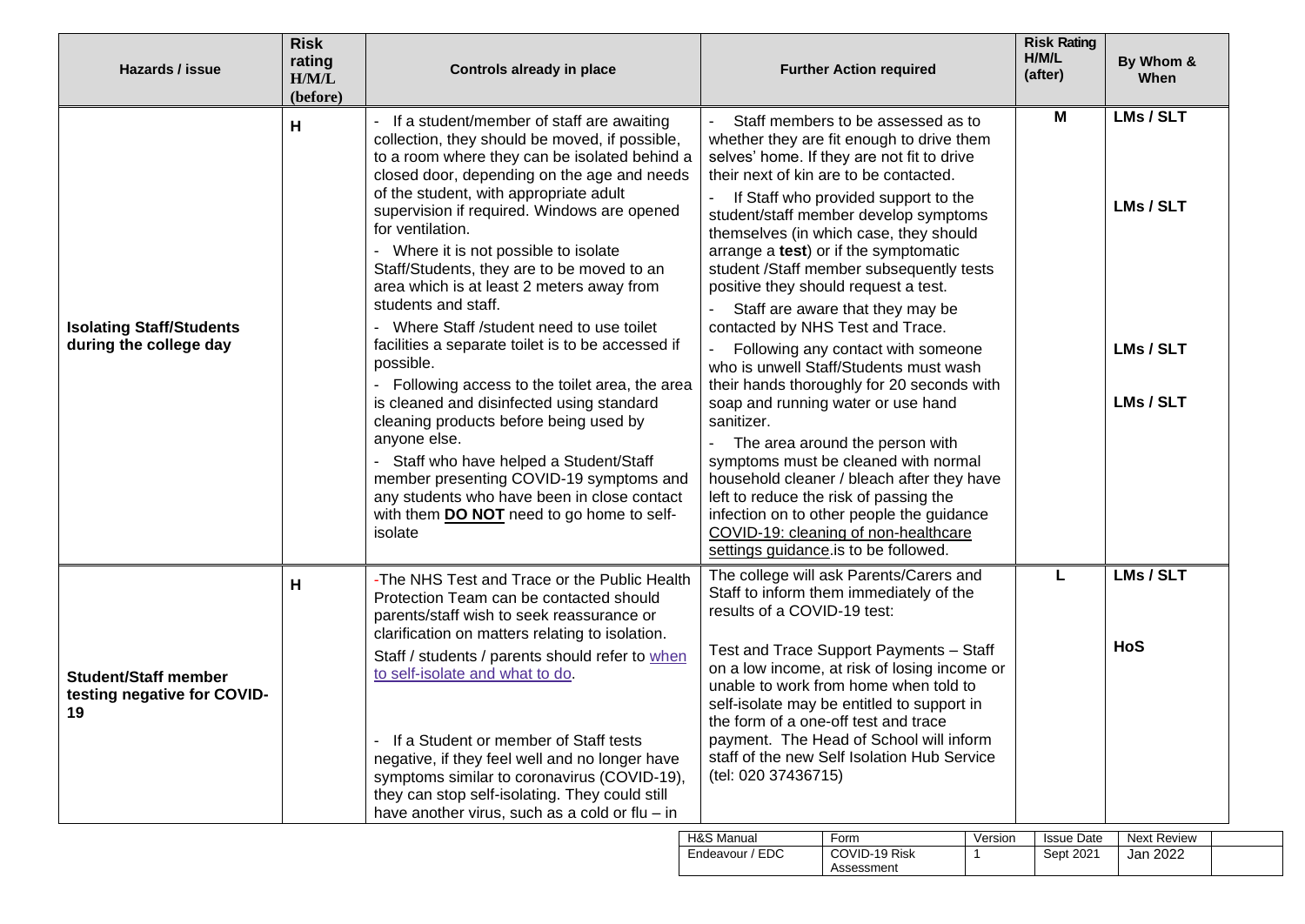| Hazards / issue                                                         | <b>Risk</b><br>rating<br>H/M/L<br>(before) | <b>Controls already in place</b>                                                                                                                                                                                                                                                                                                                                                                                                                                                                                                                                                                                                                                                                                                                                                                                                                                                                                                                                                                                                                                                                                                                                                                                                                                                                                                                 | <b>Further Action required</b>                                                                                                                                                                                                                                                                                                                                                                                                                                                                                                                                                                                                                                                                                                                                                                                                                                                                                                                                                                                                                                                     | <b>Risk Rating</b><br>H/M/L<br>(after) | By Whom &<br>When |
|-------------------------------------------------------------------------|--------------------------------------------|--------------------------------------------------------------------------------------------------------------------------------------------------------------------------------------------------------------------------------------------------------------------------------------------------------------------------------------------------------------------------------------------------------------------------------------------------------------------------------------------------------------------------------------------------------------------------------------------------------------------------------------------------------------------------------------------------------------------------------------------------------------------------------------------------------------------------------------------------------------------------------------------------------------------------------------------------------------------------------------------------------------------------------------------------------------------------------------------------------------------------------------------------------------------------------------------------------------------------------------------------------------------------------------------------------------------------------------------------|------------------------------------------------------------------------------------------------------------------------------------------------------------------------------------------------------------------------------------------------------------------------------------------------------------------------------------------------------------------------------------------------------------------------------------------------------------------------------------------------------------------------------------------------------------------------------------------------------------------------------------------------------------------------------------------------------------------------------------------------------------------------------------------------------------------------------------------------------------------------------------------------------------------------------------------------------------------------------------------------------------------------------------------------------------------------------------|----------------------------------------|-------------------|
|                                                                         |                                            | which case it is still best to avoid contact with<br>other people until they are better.                                                                                                                                                                                                                                                                                                                                                                                                                                                                                                                                                                                                                                                                                                                                                                                                                                                                                                                                                                                                                                                                                                                                                                                                                                                         |                                                                                                                                                                                                                                                                                                                                                                                                                                                                                                                                                                                                                                                                                                                                                                                                                                                                                                                                                                                                                                                                                    |                                        |                   |
| 4. Managing a positive case in the college community                    |                                            |                                                                                                                                                                                                                                                                                                                                                                                                                                                                                                                                                                                                                                                                                                                                                                                                                                                                                                                                                                                                                                                                                                                                                                                                                                                                                                                                                  |                                                                                                                                                                                                                                                                                                                                                                                                                                                                                                                                                                                                                                                                                                                                                                                                                                                                                                                                                                                                                                                                                    |                                        |                   |
| <b>Staff/Student or family</b><br>member tests positive for<br>COVID-19 | H                                          | The Health Protection Agency are available<br>to provide colleges with advice and<br>support-Contact - 0300 3038596-Option1<br>The Health Protection Agency team will<br>also contact colleges directly if they become<br>aware that someone who has tested positive<br>for coronavirus (COVID-19) attended the<br>college - as identified by NHS Test and<br>Trace.<br>Staff / students / parents should refer to when<br>to self-isolate and what to do.<br>- If a Student or member of Staff tests<br>positive, they are instructed to follow the 'stay<br>at home: guidance for households with<br>possible or confirmed coronavirus (COVID-19)<br>infection' and must continue to self-isolate<br>and return to school after their individual<br>isolation period. This is because a cough or<br>anosmia can last for several weeks once the<br>infection has gone.<br>- Isolation period starts from the day when<br>they first became ill or tested positive where<br>no symptoms were present.<br>- If a member of staff's / student's household<br>tests positive they should follow the guidance<br>from NHS, PHE and Test and Trace (likely<br>taking a PCR test and if negative follow with<br>daily LFT tests).<br>- Sickness absence is monitored for Staff<br>and Students at the college. All sickness<br>absences are recorded. | Colleges should ask Parents/Carers<br>and Staff to inform them immediately of the<br>results of a test:<br>If colleges have two or more confirmed<br>cases within 14 days, or an overall rise in<br>sickness absence where coronavirus<br>(COVID-19) is suspected, they may have<br>an outbreak, and must continue to work<br>with their local health protection team who<br>will be able to advise if additional action is<br>required.<br>Remote education to be made available<br>to students not attending the college.<br>The government will ensure that it is as<br>easy as possible to get a test through a<br>wide range of routes that are locally<br>accessible, fast, and convenient further<br>guidance is to be provided.<br>Test and Trace Support Payments - Staff<br>on a low income, at risk of losing income or<br>unable to work from home when told to<br>self-isolate may be entitled to support in<br>the form of a one-off test and trace<br>payment. The Head of School will inform<br>staff of the new Self Isolation Hub Service<br>(tel: 020 37436715) | L                                      | Head              |

| H&S Manual           | Form          | Version | <b>Issue Date</b> | Next Review |  |
|----------------------|---------------|---------|-------------------|-------------|--|
| / EDC<br>Endeavour / | COVID-19 Risk |         | Sept 2021         | Jan 2022    |  |
|                      | Assessment    |         |                   |             |  |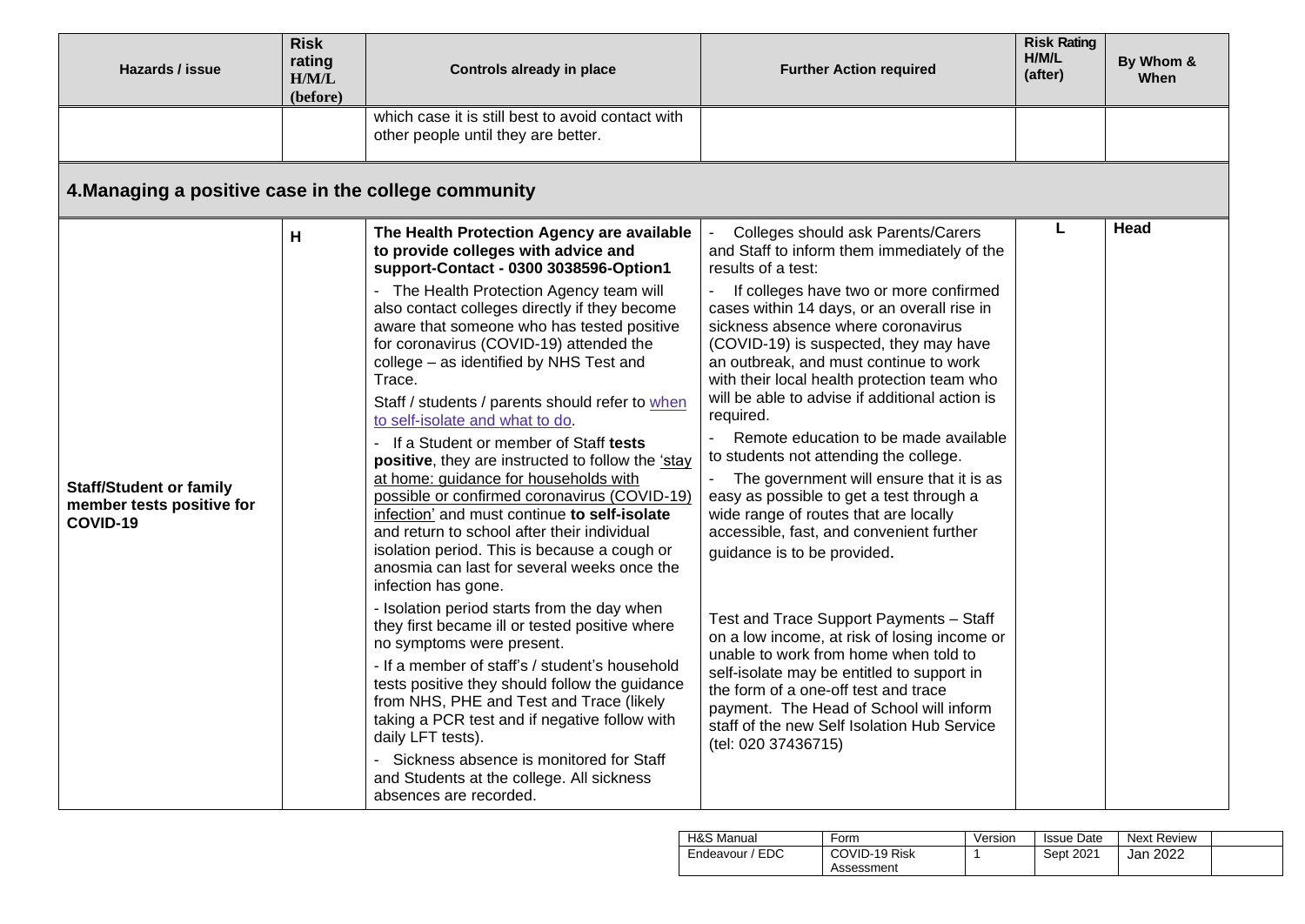| Hazards / issue                                                                                                                                         | <b>Risk</b><br>rating<br>H/M/L<br>(before) | <b>Controls already in place</b>                                                                                                                                                                                                                                                                                                                                                                                                                                                                                                                                                                                      | <b>Further Action required</b>                                                                                                                                                                                                                                  | <b>Risk Rating</b><br>H/M/L<br>(after) | By Whom &<br><b>When</b>                         |
|---------------------------------------------------------------------------------------------------------------------------------------------------------|--------------------------------------------|-----------------------------------------------------------------------------------------------------------------------------------------------------------------------------------------------------------------------------------------------------------------------------------------------------------------------------------------------------------------------------------------------------------------------------------------------------------------------------------------------------------------------------------------------------------------------------------------------------------------------|-----------------------------------------------------------------------------------------------------------------------------------------------------------------------------------------------------------------------------------------------------------------|----------------------------------------|--------------------------------------------------|
|                                                                                                                                                         |                                            | - Isolation timescales should be sought from<br>NHS Test and Trace or Public Health<br>England.                                                                                                                                                                                                                                                                                                                                                                                                                                                                                                                       |                                                                                                                                                                                                                                                                 |                                        |                                                  |
| <b>Managing a Positive case</b><br>of COVID-19-Ensuring all<br>staff and students are safe.                                                             | H                                          | The college will contact the Health<br><b>Protection Agency - Contact - 0300</b><br>3038596-Option1<br>The Health Protection Team will also<br>contact colleges directly if they become aware<br>that someone who has tested positive for<br>coronavirus (COVID-19) attended the college<br>/works at the college- as identified by NHS<br>Test and Trace.<br>Where need identified The Health<br>Protection Team will carry out a rapid risk<br>assessment to confirm who has been in close<br>contact with the person during the period that<br>they were infectious, and ensure they are<br>asked to self-isolate. | The government will ensure that it is as<br>easy as possible to get a test through a<br>wide range of routes that are locally<br>accessible, fast, and convenient further<br>guidance is to be provided.                                                        |                                        | Head                                             |
| The College being placed<br>on lockdown                                                                                                                 | Μ                                          | - Wellbeing checks carried out for staff and<br>students.<br>Work with the Health Protection Team.<br>- Follow Engage shut down action plan and<br>give actions to all staff involved.                                                                                                                                                                                                                                                                                                                                                                                                                                | - Continually update "Shut down<br>Action Plan to ensure it meets<br>requirements as things change.<br>Following the guidance provided by the<br>Health Protection Team.                                                                                        | L                                      | Head                                             |
|                                                                                                                                                         |                                            | 5. Staff and Students accessing vehicles to travel to and from the college.                                                                                                                                                                                                                                                                                                                                                                                                                                                                                                                                           |                                                                                                                                                                                                                                                                 |                                        |                                                  |
| <b>Students making their way</b><br>to College on public<br>transport or pre-arranged<br>taxi through referring<br>school or Local Authority<br>travel. | M                                          | - Students to follow the guidance of the<br>authority at the time including face coverings<br>and social distancing rules.<br>Students wash their hands/apply hand<br>sanitiser when entering the building.                                                                                                                                                                                                                                                                                                                                                                                                           | Reminders given to students regarding<br>$\overline{\phantom{a}}$<br>the rules on face coverings and social<br>distancing on public transport.<br>Students to make their way directly to<br>the provision to minimise contact with other<br>students and staff. | L                                      | Students/<br><b>Parents and</b><br><b>Carers</b> |

| H&S Manual      | Form                        | Version | <b>Issue Date</b> | <b>Next Review</b> |  |
|-----------------|-----------------------------|---------|-------------------|--------------------|--|
| Endeavour / EDC | COVID-19 Risk<br>Assessment |         | Sept 2021         | Jan 2022           |  |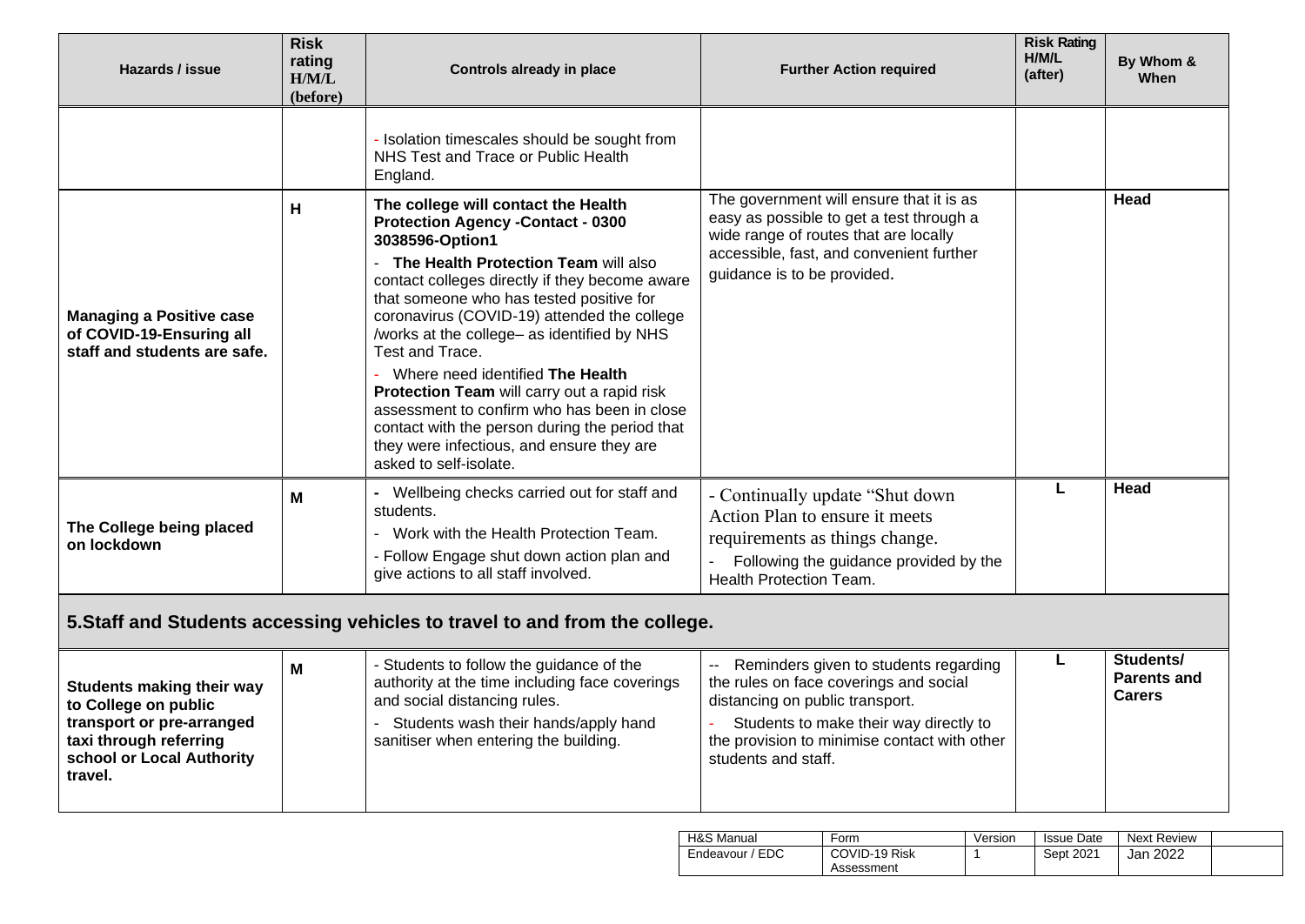| Hazards / issue                                                                             | <b>Risk</b><br>rating<br>H/M/L<br>(before) | <b>Controls already in place</b>                                                                                                                                                                                                                                                                                                                                                                                                                                                                                                                                                                                                                                                                                                                                                                                                                        | <b>Further Action required</b>                                                                                                                                                                                                                                                                                                                          | <b>Risk Rating</b><br>H/M/L<br>(after) | By Whom &<br>When                  |
|---------------------------------------------------------------------------------------------|--------------------------------------------|---------------------------------------------------------------------------------------------------------------------------------------------------------------------------------------------------------------------------------------------------------------------------------------------------------------------------------------------------------------------------------------------------------------------------------------------------------------------------------------------------------------------------------------------------------------------------------------------------------------------------------------------------------------------------------------------------------------------------------------------------------------------------------------------------------------------------------------------------------|---------------------------------------------------------------------------------------------------------------------------------------------------------------------------------------------------------------------------------------------------------------------------------------------------------------------------------------------------------|----------------------------------------|------------------------------------|
|                                                                                             |                                            | 6. Staff/Student, family member who maybe at increased risk                                                                                                                                                                                                                                                                                                                                                                                                                                                                                                                                                                                                                                                                                                                                                                                             |                                                                                                                                                                                                                                                                                                                                                         |                                        |                                    |
| <b>Students who may</b><br>otherwise be at increased<br>risk from coronavirus<br>(COVID-19) | M                                          | - Attendance is now mandatory<br>- At a minimum, those classed as vulnerable<br>should follow the same guidance as everyone<br>else.<br>Guidance at the time will be followed<br>regarding those at risk.<br>- Home/ remote lessons will be made<br>available to allow learning to continue if no<br>other option is available.                                                                                                                                                                                                                                                                                                                                                                                                                                                                                                                         | Where concerns are identified the<br>Teacher is to discuss Parent/ Carers<br>concerns and explain the measures the<br>college has in place to reduce risks of<br>COVID-19 transmitting in the college<br>community.                                                                                                                                     | M                                      | <b>Teachers</b><br><b>On Going</b> |
| 7. Access to the college site and building                                                  |                                            |                                                                                                                                                                                                                                                                                                                                                                                                                                                                                                                                                                                                                                                                                                                                                                                                                                                         |                                                                                                                                                                                                                                                                                                                                                         |                                        |                                    |
| <b>Transmission of COVID-19</b><br>to Students/Staff                                        | M                                          | Access to the college site is controlled,<br>several entrance gates and entrance doors<br>are used to allow Students and<br>Parents/Carers to flow onto the college<br>site/building<br>Students, Parents/Carers advised to<br>maintain social distancing when entering the<br>college site.<br>Students are met each day at the identified<br>entrances for their year group class by a staff<br>member.<br>- Students are supervised to wash their<br>hands or apply hand sanitiser where hand<br>washing facilities not available at the start of<br>the college day. Students are taught how to<br>wash their hands by staff members. Students<br>who need support to wash their hands are<br>supported by a member of staff.<br>- Staff wash their hands with students at the<br>start of the college day.<br>- Staff and students presenting with | Staff to utilise the information available<br>from eBug website.<br>Coronavirus (COVID 19) guidance for<br>educational settings poster<br>-Encourage those parents of students who<br>have not consented to sign up to LFT<br>home testing to minimise the disruption in<br>school allowing staff and students to test<br>before entering the premises. | М                                      | LMs / SLT                          |

| H&S Manual           | Form                        | Version | <b>Issue Date</b> | <b>Next Review</b> |  |
|----------------------|-----------------------------|---------|-------------------|--------------------|--|
| Endeavour /<br>/ EDC | COVID-19 Risk<br>Assessment |         | Sept 2021         | 2022<br>Jan        |  |
|                      |                             |         |                   |                    |  |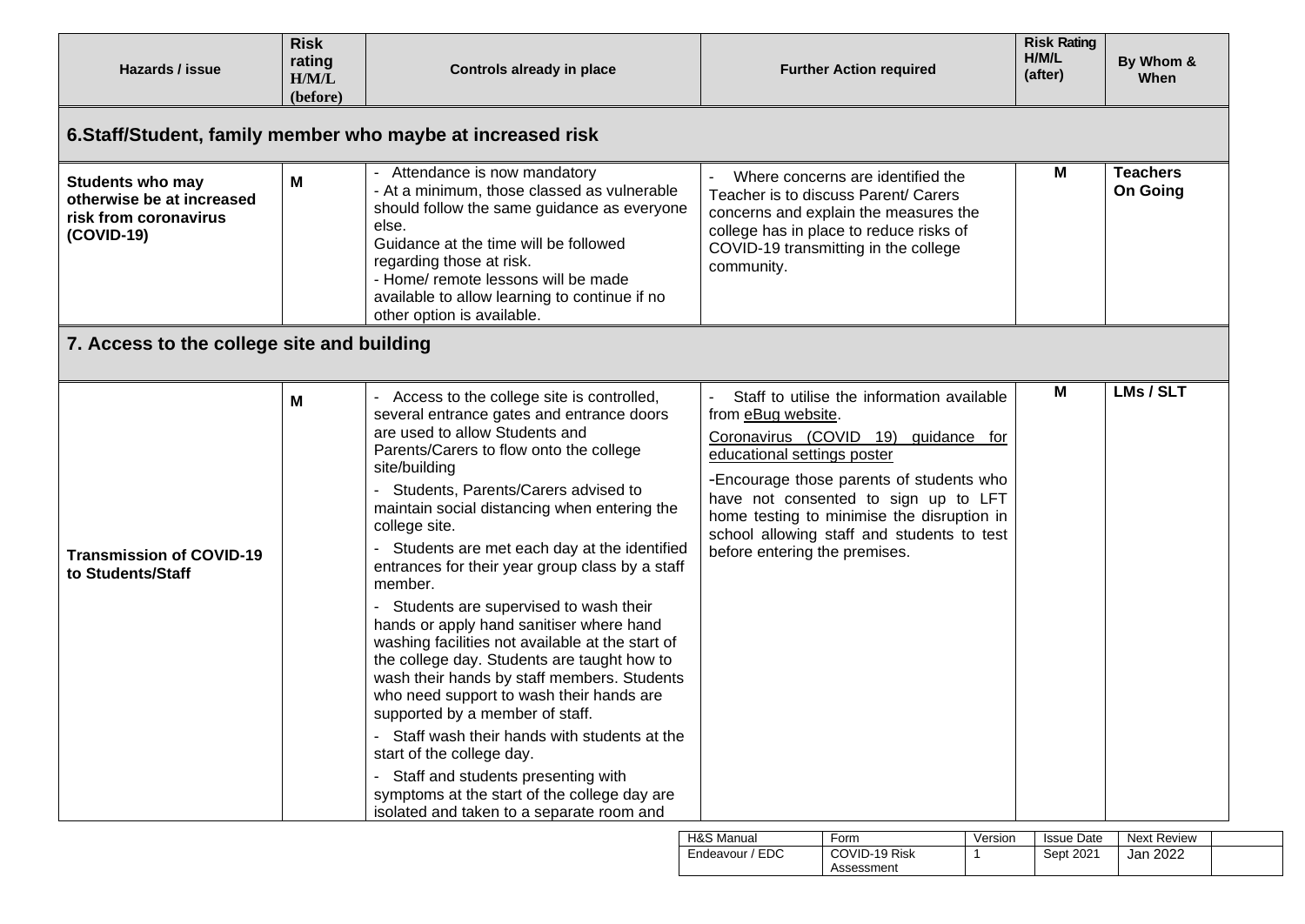| Hazards / issue                                                                   | <b>Risk</b><br>rating<br>H/M/L<br>(before) | Controls already in place                                                                                                                                                                                                                                                                                                                                                                                                                                                                                                                                                                                                                                                                                                                                                                                                                                                                                                                                                                                                                                                                                                                   | <b>Further Action required</b>                                                                                                                                                                                                                                                                                                                                                                                                                                                                    | <b>Risk Rating</b><br>H/M/L<br>(after) | By Whom &<br>When |
|-----------------------------------------------------------------------------------|--------------------------------------------|---------------------------------------------------------------------------------------------------------------------------------------------------------------------------------------------------------------------------------------------------------------------------------------------------------------------------------------------------------------------------------------------------------------------------------------------------------------------------------------------------------------------------------------------------------------------------------------------------------------------------------------------------------------------------------------------------------------------------------------------------------------------------------------------------------------------------------------------------------------------------------------------------------------------------------------------------------------------------------------------------------------------------------------------------------------------------------------------------------------------------------------------|---------------------------------------------------------------------------------------------------------------------------------------------------------------------------------------------------------------------------------------------------------------------------------------------------------------------------------------------------------------------------------------------------------------------------------------------------------------------------------------------------|----------------------------------------|-------------------|
|                                                                                   |                                            | next of kin/parents contacted.<br>-LFT (Lateral Flow Testing) home testing kits<br>are available and provided for staff and<br>students for twice weekly testing. No consent<br>is required for home testing.                                                                                                                                                                                                                                                                                                                                                                                                                                                                                                                                                                                                                                                                                                                                                                                                                                                                                                                               |                                                                                                                                                                                                                                                                                                                                                                                                                                                                                                   |                                        |                   |
|                                                                                   |                                            | 8. Maintaining infection control /hygiene standards during the college day.                                                                                                                                                                                                                                                                                                                                                                                                                                                                                                                                                                                                                                                                                                                                                                                                                                                                                                                                                                                                                                                                 |                                                                                                                                                                                                                                                                                                                                                                                                                                                                                                   |                                        |                   |
| <b>COVID-19 spreading from</b><br>person to person within the<br>college building | н                                          | - Guidance followed for the cleaning of non-<br>health care settings.<br>Cleaning schedule in place.<br>Students reminded how to wash their<br>hands by staff members.<br>Where need identified hand sanitiser be<br>made available to staff and students.<br>- Where hand washing facilities are limited<br>due to the number of students, hand sanitizer<br>stations have been located in identified areas.<br>Students are supervised when accessing the<br>hand sanitizer.<br>- Handwashing posters located in student<br>toilet areas and in the classroom areas.<br>Students and Staff follow the 'Catch it, Bin<br>it, Kill it', guidance and avoid touching their<br>faces, noses etc. practice followed whilst at<br>college.<br>- Catch it, bin it, kill it posters located in<br>student toilet areas and around the college<br>site.<br>Students taught to cough and sneeze into<br>their elbow and away from the direction of<br>other students and staff.<br>- Staff and Students are directed to wash<br>their hands before and after eating and<br>following coughing and sneezing and where<br>additional need identified. | Staff to utilise the information available<br>from eBug website<br>Staff to take responsibility for their own<br>personal hygiene throughout the college<br>day.<br>Consideration be given to using hand<br>$\overline{\phantom{0}}$<br>towels and not hand dryers to ensure that<br>hands are dried thoroughly.<br>The Caretaker to raise any stock level<br>concerns with the Head teacher in relation<br>to equipment/chemicals etc.<br>-- All bins emptied at the end of each<br>college day. | Μ                                      | LMs / Head        |

| H&S Manual      | Form          | Version | <b>Issue Date</b> | <b>Next Review</b> |  |
|-----------------|---------------|---------|-------------------|--------------------|--|
| Endeavour / EDC | COVID-19 Risk |         | Sept 2021         | Jan 2022           |  |
|                 | Assessment    |         |                   |                    |  |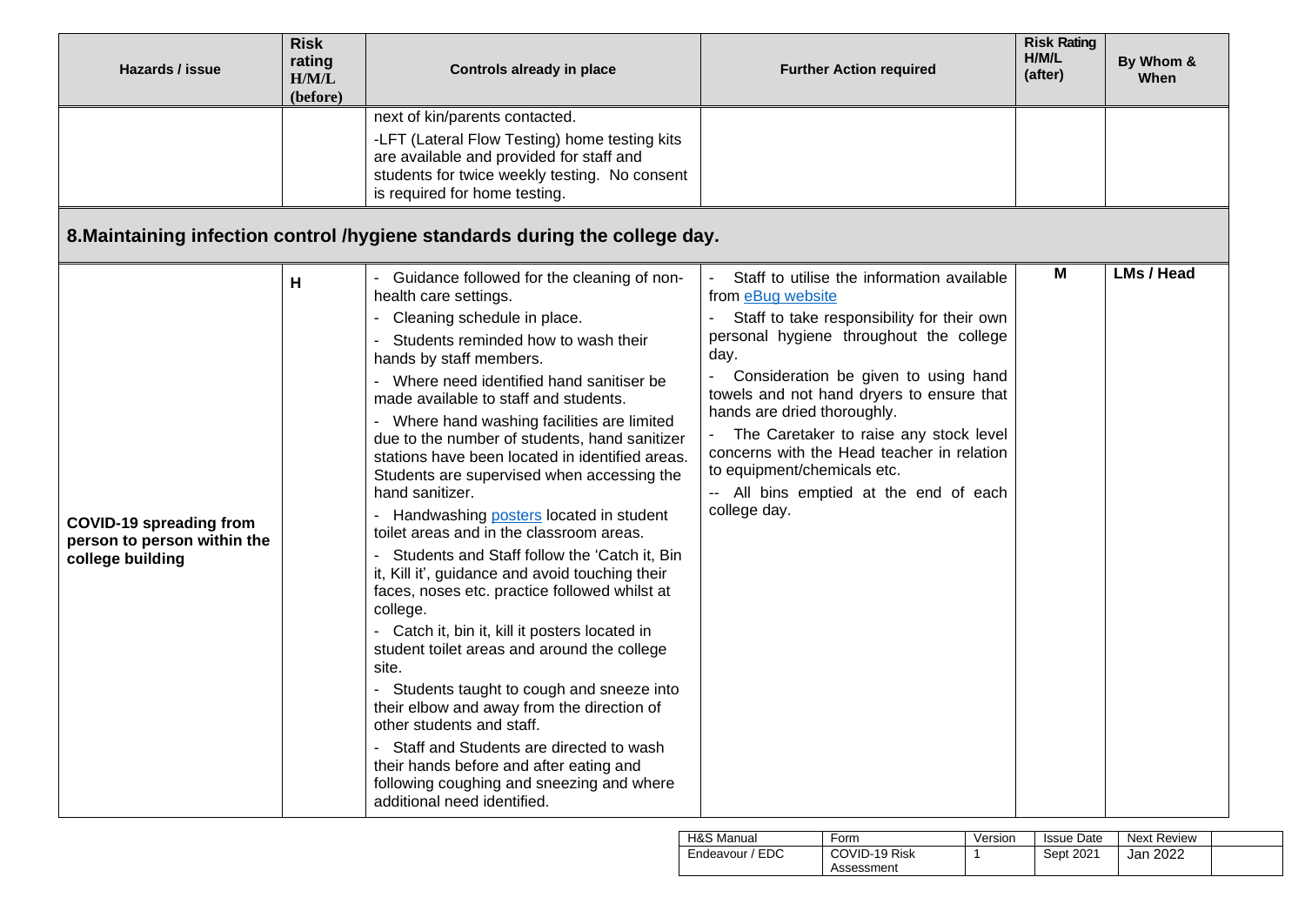| Hazards / issue                                                                       | <b>Risk</b><br>rating<br>H/M/L<br>(before) | Controls already in place                                                                                                                                                                                                                                                                                                                                                     |                                | <b>Further Action required</b>                                                                                                 |         | <b>Risk Rating</b><br>H/M/L<br>(after) | By Whom &<br>When    |
|---------------------------------------------------------------------------------------|--------------------------------------------|-------------------------------------------------------------------------------------------------------------------------------------------------------------------------------------------------------------------------------------------------------------------------------------------------------------------------------------------------------------------------------|--------------------------------|--------------------------------------------------------------------------------------------------------------------------------|---------|----------------------------------------|----------------------|
|                                                                                       |                                            | Students and Staff ensure that they<br>thoroughly dry their hands.                                                                                                                                                                                                                                                                                                            |                                |                                                                                                                                |         |                                        | HoS                  |
|                                                                                       |                                            | - Cleaning products readily available in the<br>immediate area of the classroom/toilet areas<br>for spot cleaning.                                                                                                                                                                                                                                                            |                                |                                                                                                                                |         |                                        |                      |
|                                                                                       |                                            | Students encouraged throughout the<br>college day to socially distance themselves<br>from staff and other students.                                                                                                                                                                                                                                                           |                                |                                                                                                                                |         |                                        |                      |
|                                                                                       |                                            | - Hard surfaces and key touch point areas,<br>such as doors, door furniture, light switches<br>and handrails are disinfected rather than<br>simply cleaned on a frequent basis.                                                                                                                                                                                               |                                |                                                                                                                                |         |                                        |                      |
|                                                                                       |                                            | - Communal fridge doors, kettles, toasters,<br>and microwave doors etc and water cooler<br>handles are included in the daily routine<br>cleaning carried out by identified staff.                                                                                                                                                                                             |                                |                                                                                                                                |         |                                        |                      |
|                                                                                       |                                            | Toilet and hand washing facilities are<br>adequately stocked with soap, hand towels,<br>toilet rolls and that the waste bins are emptied<br>each day and taken out to the external bins.                                                                                                                                                                                      |                                |                                                                                                                                |         |                                        |                      |
|                                                                                       |                                            | Staff and students wash their hands/apply<br>hand sanitiser at the end of the college day                                                                                                                                                                                                                                                                                     |                                |                                                                                                                                |         |                                        |                      |
|                                                                                       |                                            | - Where available windows to be opened in<br>corridor areas/college halls during the college<br>day to allow natural ventilation.                                                                                                                                                                                                                                             |                                |                                                                                                                                |         |                                        |                      |
|                                                                                       |                                            | -Face coverings to be worn in overcrowded<br>communal areas. Exemptions apply to those<br>who cannot put on, wear, or remove a face<br>covering because of physical impairment or<br>disability, illness, or mental health difficulties<br>or those who speak to or provide help to<br>someone who relies on lip reading, clear<br>sound or facial expression to communicate. |                                |                                                                                                                                |         |                                        |                      |
| <b>Maintaining infection</b><br>control in the Classrooms<br>and during break periods | н                                          | - All teachers and other staff can operate<br>across different classes and year groups in<br>order to facilitate the delivery of the school<br>timetable.                                                                                                                                                                                                                     | between class lessons to allow | Staff to be provided with sufficient time<br>handwashing/hand sanitising to take place.<br>Students/Parents/Carers continually |         | M                                      | <b>LM / Teachers</b> |
|                                                                                       |                                            |                                                                                                                                                                                                                                                                                                                                                                               | H&S Manual                     | Form                                                                                                                           | Version | <b>Issue Date</b>                      | <b>Next Review</b>   |
|                                                                                       |                                            |                                                                                                                                                                                                                                                                                                                                                                               | Endeavour / EDC                | COVID-19 Risk<br>Assessment                                                                                                    |         | Sept 2021                              | Jan 2022             |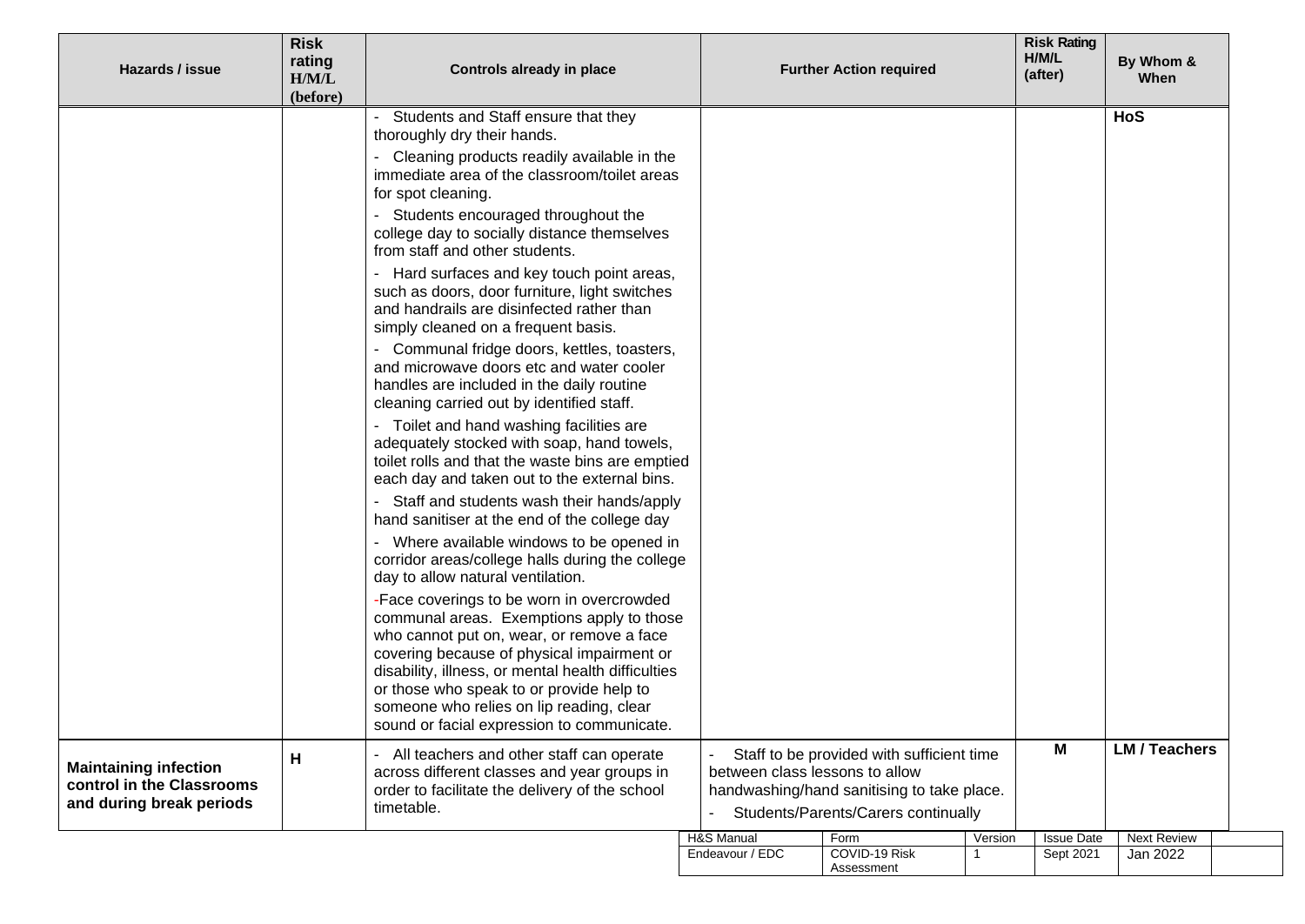| Hazards / issue | <b>Risk</b><br>rating<br>H/M/L<br>(before) | <b>Controls already in place</b>                                                                                                                                                                                                                                                                                                                                                                                                                                                                                                                                                                                                                                                                                                                                                                                                                                                                                                                                                                                                                                                                                                                                                                                                                                                                                                                                                                         | <b>Further Action required</b>                                                                                                                                                                                                                                                                                                                                                                                                                                                                                                                                                                                                                                                                                   | <b>Risk Rating</b><br>H/M/L<br>(after) | By Whom &<br>When |
|-----------------|--------------------------------------------|----------------------------------------------------------------------------------------------------------------------------------------------------------------------------------------------------------------------------------------------------------------------------------------------------------------------------------------------------------------------------------------------------------------------------------------------------------------------------------------------------------------------------------------------------------------------------------------------------------------------------------------------------------------------------------------------------------------------------------------------------------------------------------------------------------------------------------------------------------------------------------------------------------------------------------------------------------------------------------------------------------------------------------------------------------------------------------------------------------------------------------------------------------------------------------------------------------------------------------------------------------------------------------------------------------------------------------------------------------------------------------------------------------|------------------------------------------------------------------------------------------------------------------------------------------------------------------------------------------------------------------------------------------------------------------------------------------------------------------------------------------------------------------------------------------------------------------------------------------------------------------------------------------------------------------------------------------------------------------------------------------------------------------------------------------------------------------------------------------------------------------|----------------------------------------|-------------------|
|                 |                                            | Staff maintain social distancing. with other<br>staff members<br>Classroom areas in use have items that<br>are none essential removed to allow a larger<br>floor space to help promote social distancing.<br>Windows and doors are opened to allow<br>natural ventilation during the college day.<br>Cleaning products readily available in the<br>immediate area of the classroom/toilet areas<br>for spot cleaning.<br>Rota in place for lunchtime and break time<br>periods.<br>Where possible teaching activities may be<br>carried out in the outdoor areas of the college.<br>Where classrooms and halls are occupied<br>doors can be propped open to allow natural<br>ventilation.<br>Where classrooms/halls are unoccupied<br>doors are to be closed.<br>Waste bins located in classroom/hall areas<br>and emptied at the end of the college day.<br>Hand sanitizer stations located around the<br>building where need identified.<br>- In a classroom setting, Face coverings are<br>now optional and recommended in areas<br>where social distancing cannot be maintained.<br>Exemptions apply to those who cannot put on,<br>wear, or remove a face covering because of<br>physical impairment or disability, illness, or<br>mental health difficulties or those who speak<br>to or provide help to someone who relies on<br>lip reading, clear sound or facial expression to<br>communicate. | reminded that students bring in filled water<br>bottles each day.<br>Consider that where mixing into wider<br>groups for specialist teaching, wraparound<br>care and transport has to take place<br>students are able to maintain social<br>distancing and endeavor to prevent<br>physical contact between students.<br>Mixed groups are to be closely<br>supervised.<br>Where such groups are needed to be<br>formed ensure that robust hand washing<br>guidance is followed and Students and<br>Staff follow the 'Catch it, Bin it, kill it',<br>guidance and avoid touching their faces,<br>noses etc. practice followed whilst at<br>college.<br>-Whole school assemblies will continue to<br>run via TEAMS. |                                        |                   |
|                 |                                            | 12. Impact of students and staff moving about the building/college site                                                                                                                                                                                                                                                                                                                                                                                                                                                                                                                                                                                                                                                                                                                                                                                                                                                                                                                                                                                                                                                                                                                                                                                                                                                                                                                                  |                                                                                                                                                                                                                                                                                                                                                                                                                                                                                                                                                                                                                                                                                                                  |                                        |                   |

| H&S Manual         | Form          | Version | <b>Issue Date</b> | Next Review |  |
|--------------------|---------------|---------|-------------------|-------------|--|
| Endeavour<br>' EDC | COVID-19 Risk |         | Sept 2021         | Jan 2022    |  |
|                    | Assessment    |         |                   |             |  |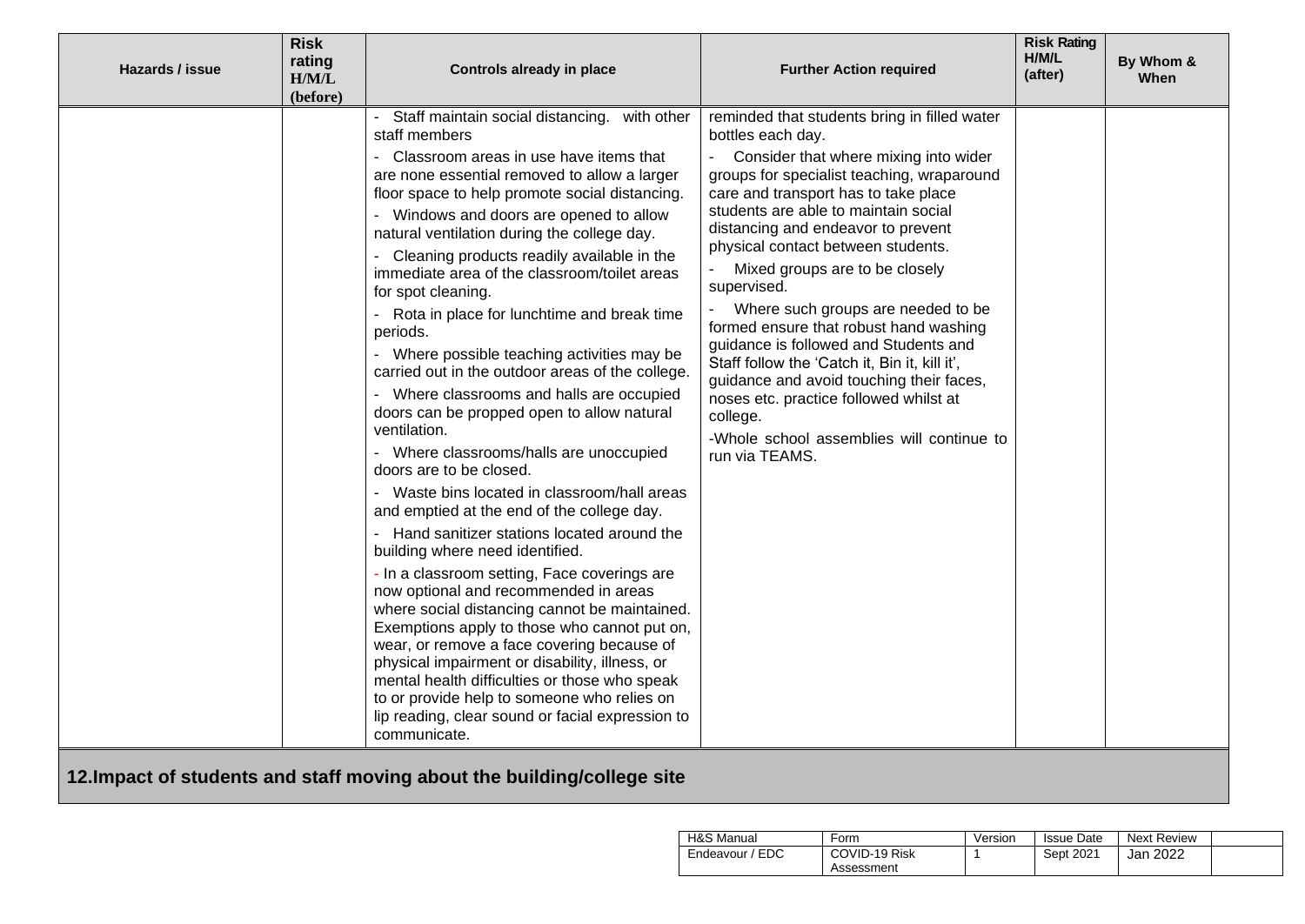| Hazards / issue                                                            | <b>Risk</b><br>rating<br>H/M/L<br>(before) | Controls already in place                                                                                                                                                                                                                                                                                                                                                                                                                                                                                                                                                                                                                                                                                                                                                                                                                                                                                                                                                                    | <b>Further Action required</b>                                                                                                                                               | <b>Risk Rating</b><br>H/M/L<br>(after) | By Whom &<br>When       |
|----------------------------------------------------------------------------|--------------------------------------------|----------------------------------------------------------------------------------------------------------------------------------------------------------------------------------------------------------------------------------------------------------------------------------------------------------------------------------------------------------------------------------------------------------------------------------------------------------------------------------------------------------------------------------------------------------------------------------------------------------------------------------------------------------------------------------------------------------------------------------------------------------------------------------------------------------------------------------------------------------------------------------------------------------------------------------------------------------------------------------------------|------------------------------------------------------------------------------------------------------------------------------------------------------------------------------|----------------------------------------|-------------------------|
| Moving about the<br>building/college site-Covid-<br><b>19 transmission</b> | M                                          | Clear direction given to parents via the<br>college's communication links for the start and<br>end of the college day.<br>Rota in place for break times and the<br>lunchtime periods to reduce the flow of<br>students in the corridor areas.<br>Where need is identified some students<br>may eat their lunch in their classrooms.<br>Social distancing measures adhered to<br>where possible.<br>Posters in place reminding students to<br>maintain social distancing.<br>One-way systems where possible put in<br>place on stairways and corridors.<br>Students and staff advised to stick to the<br>left-hand side of corridor areas. Consideration<br>be given to placing directional signs around<br>the college site.<br>Students supervised by Staff members<br>when moving about the building.<br>- Hand sanitizer dispensers located around<br>the college site, including where need<br>identified in classroom areas.<br>- Use of hand sanitizer supervised by Staff<br>members. | Movement about the building monitored<br>throughout the college day.<br>Rota's changed where need identified.<br>Cleaning schedule in place for corridor<br>areas doors etc. | L                                      | LMs/<br><b>Teachers</b> |
| Lifts                                                                      | M                                          | Lift to be operational only where necessary<br>Reduce maximum occupancy to one<br>$\overline{\phantom{0}}$<br>person.<br>Hand sanitizer station located at the<br>entrance/exit points of the lift.<br>Lift entrance/exit points have a<br>demarcation area on the floor, so that social<br>distancing can be maintained when accessing<br>the lift                                                                                                                                                                                                                                                                                                                                                                                                                                                                                                                                                                                                                                          |                                                                                                                                                                              | L                                      | <b>Premises staff</b>   |

| H&S Manual           | Form          | Version | <b>Issue Date</b> | <b>Next Review</b> |  |
|----------------------|---------------|---------|-------------------|--------------------|--|
| ' EDC<br>Endeavour / | COVID-19 Risk |         | Sept 2021         | Jan 2022           |  |
|                      | Assessment    |         |                   |                    |  |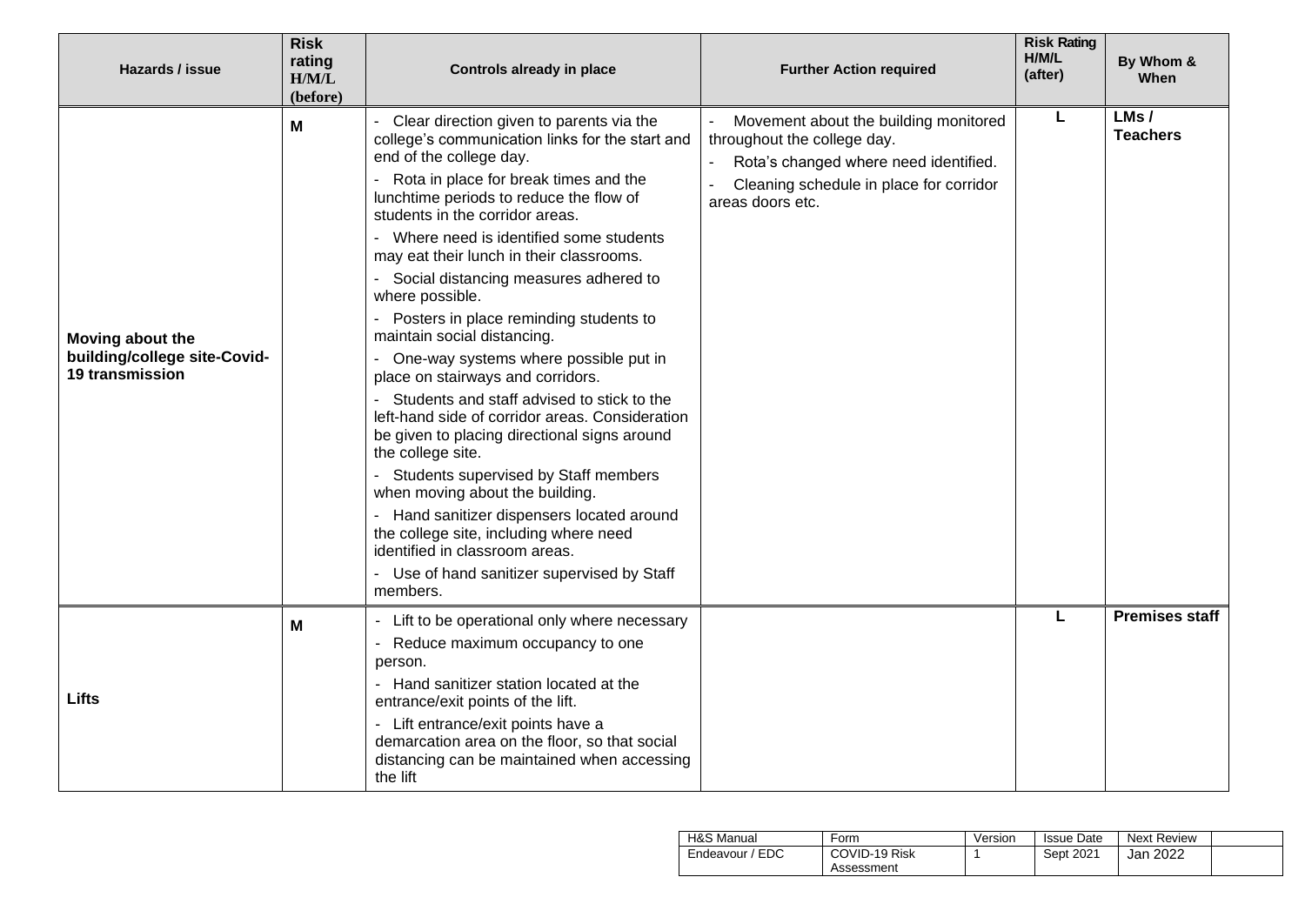| Hazards / issue                                                                                          | <b>Risk</b><br>rating<br>H/M/L<br>(before) | <b>Controls already in place</b>                                                                                                                                                                                                                                                                                                                                                                                                                                                                                                                                                                      | <b>Further Action required</b>                                                                                                                                                                                                                                                                                                                                                                        | <b>Risk Rating</b><br>H/M/L<br>(after) | By Whom &<br><b>When</b> |
|----------------------------------------------------------------------------------------------------------|--------------------------------------------|-------------------------------------------------------------------------------------------------------------------------------------------------------------------------------------------------------------------------------------------------------------------------------------------------------------------------------------------------------------------------------------------------------------------------------------------------------------------------------------------------------------------------------------------------------------------------------------------------------|-------------------------------------------------------------------------------------------------------------------------------------------------------------------------------------------------------------------------------------------------------------------------------------------------------------------------------------------------------------------------------------------------------|----------------------------------------|--------------------------|
| <b>Access to Welfare facilities</b><br>for Staff and Students                                            | M                                          | Staff to encourage students wash their<br>hands in the toilet areas/sink areas.<br>Cubicles in place.<br>Toilet facilities cleaned at regular intervals<br>throughout the college day (door handles,<br>toilet cubicle locking mechanisms and<br>flushers).<br>Door remains open in the staff room when<br>it is occupied by staff members.                                                                                                                                                                                                                                                           |                                                                                                                                                                                                                                                                                                                                                                                                       | L                                      | LMs/<br><b>Teachers</b>  |
| <b>Break and Lunch periods</b><br>13. Student behaviour during the college day                           | Н                                          | Students directed to wash their hands<br>during break/lunchtime periods.<br>When congregating in halls etc, doors and<br>windows are opened to allow natural<br>ventilation<br>- Face coverings are encouraged.<br>Outdoor areas accessed as much as<br>$\blacksquare$<br>possible.<br>- Spot cleaning carried out.                                                                                                                                                                                                                                                                                   | If necessary, Staff may collect pre<br>ordered lunches where necessary<br>to reduce queue sizes in the<br>canteen                                                                                                                                                                                                                                                                                     | L                                      | LMs/<br><b>Teachers</b>  |
| <b>Students refusing to wear</b><br>face coverings, social<br>distance/follow hand<br>washing procedures | н                                          | Parents/Carers advised prior to the<br>students returning to school that all students<br>will need to adhere to hand washing and<br>social distancing measures to ensure student<br>and staff safety.<br>- Face coverings are made available, offered,<br>and encouraged throughout the day. Staff<br>model the use of face coverings and lead by<br>example.<br>Hand sanitiser will be made available<br>$\sim$<br>where students refuse to wash hands.<br>Students are supervised when using hand<br>sanitizer considering risks around ingestion.<br>- Individual needs of students identified and | Where defiant behaviours are<br>anticipated follow the college Behaviour<br>Policy.<br>Where need identified Individual<br>Student risk assessments are to be put in<br>place/reviewed to manage students whilst<br>they attend the college.<br>Where students have refused to wash<br>their hands and refuse to social distance,<br>movement around the building to be<br>restricted where possible. | M                                      | LMs/<br><b>Teachers</b>  |

| H&S Manual      | Form                        | Version | <b>Issue Date</b> | <b>Next Review</b> |  |
|-----------------|-----------------------------|---------|-------------------|--------------------|--|
| Endeavour / EDC | COVID-19 Risk<br>Assessment |         | Sept 2021         | Jan 2022           |  |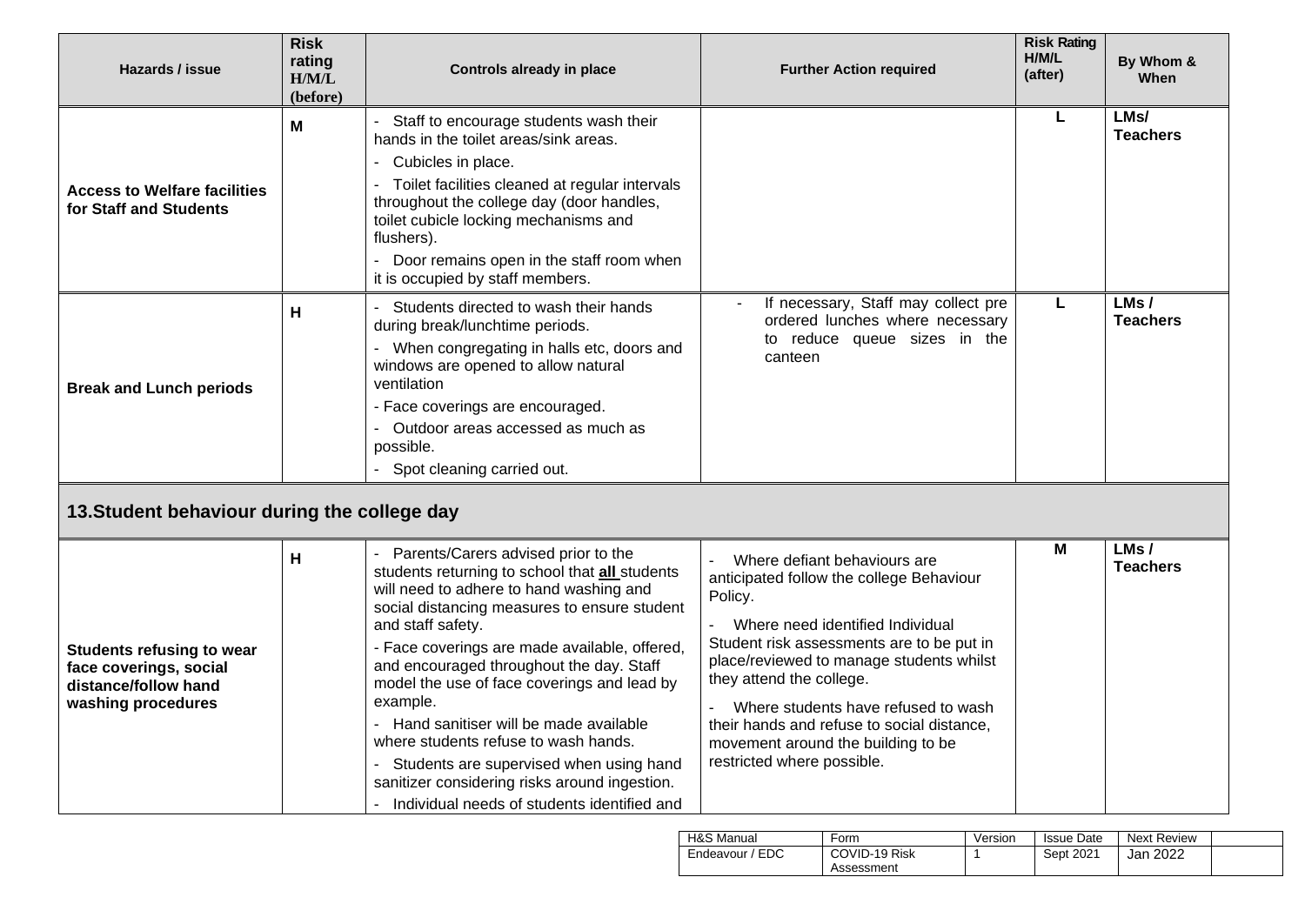| Hazards / issue                                                 | <b>Risk</b><br>rating<br>H/M/L<br>(before) | Controls already in place                                                                                                                                                                                                                                                                                                                                                                                                     |                               | <b>Further Action required</b>                                                                                                                                                                                                                                                                                                                                           |         |                                | By Whom &<br>When              |
|-----------------------------------------------------------------|--------------------------------------------|-------------------------------------------------------------------------------------------------------------------------------------------------------------------------------------------------------------------------------------------------------------------------------------------------------------------------------------------------------------------------------------------------------------------------------|-------------------------------|--------------------------------------------------------------------------------------------------------------------------------------------------------------------------------------------------------------------------------------------------------------------------------------------------------------------------------------------------------------------------|---------|--------------------------------|--------------------------------|
|                                                                 |                                            | managed where need identified.<br>- Cleaning schedule in place for the whole<br>college.<br>- Where possible social distancing to be<br>maintained.<br>Staff encourage / support students to<br>continue to adhere to regular hand washing.                                                                                                                                                                                   |                               |                                                                                                                                                                                                                                                                                                                                                                          |         |                                |                                |
| <b>Student-Challenging</b><br>behaviours displayed              | M                                          | Students with challenging behaviours<br>identified.<br>- Where need identified individual risk,<br>assessments/behaviour plans are in place for<br>students who demonstrate challenging<br>behaviours.<br>- General Infection Control risk assessment<br>in place.                                                                                                                                                            | behaviours.                   | Where behaviours exhibited by<br>students potentially exposes staff to<br>sputum/bodily fluids staff are advised to<br>change into alternative clothing. Staff are<br>advised to shower when they return home<br>from work each day.<br>Continually review whether PPE is<br>required when managing challenging<br>Where need identified review the<br>Behaviour Policy. |         |                                | <b>All staff</b>               |
| <b>Students accessing</b><br>alternative education<br>provision | н                                          | Endeavour Academy buy into East Durham<br>College Vocational Offer. The following<br>control measures are in place;<br>- COVID-19 risk assessments shared<br>between provisions.<br>- Any concerns with the identified Students<br>health and wellbeing are to be communicated<br>immediately.<br>-The Student will wear appropriate PPE when<br>attending.<br>Sickness absence reporting procedure in<br>place for students. |                               | <b>Endeavour Academy Learning Support</b><br>Staff attend and support in all vocational<br>lessons to ensure student safety when in<br>and around the college building.                                                                                                                                                                                                  |         | L                              | LMs / SLT                      |
| <b>Students not currently</b><br>attending.                     |                                            | -From September 2021, school attendance<br>will be mandatory for all students.<br>-Online platforms will remain in place for<br>homework and catch up.                                                                                                                                                                                                                                                                        |                               | - Remind parents of duty of care to ensure<br>regular attendance at school.<br>Head teacher/SLT are aware of the<br>needs of students not currently attending                                                                                                                                                                                                            |         |                                | <b>SLT</b>                     |
|                                                                 |                                            |                                                                                                                                                                                                                                                                                                                                                                                                                               | H&S Manual<br>Endeavour / EDC | Form<br>COVID-19 Risk<br>Assessment                                                                                                                                                                                                                                                                                                                                      | Version | <b>Issue Date</b><br>Sept 2021 | <b>Next Review</b><br>Jan 2022 |